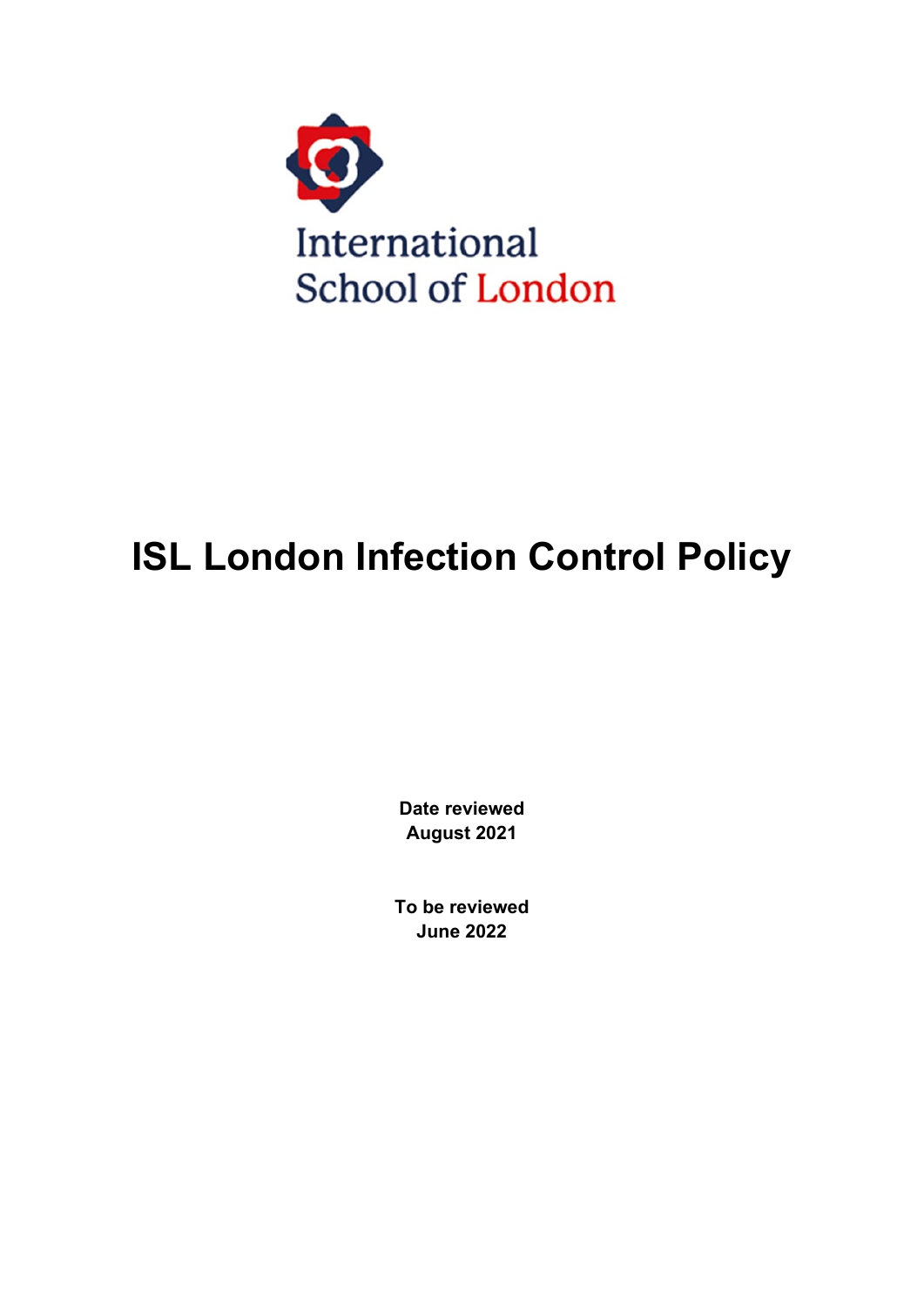#### **Mission statement**

Since 1972, we have established a welcoming and inclusive community. Our diverse cultures and languages drive all our learning experiences.

We nurture creativity and curiosity to stimulate deep thinking. We foster insight, compassion and resilience to enable us to play a meaningful part in a changing world.

#### **Vision statement**

We celebrate our stories, our worth and our purpose to make a difference in a shared world.

At the International School of London, we believe in:

Empowering students to maximise their learning opportunities and to fulfil their potential.

Actively integrating cultural diversity in the curriculum.

Creating inclusive, vibrant and innovative learning communities.

Offering a diverse and extensive international programme that supports personal, social and professional growth.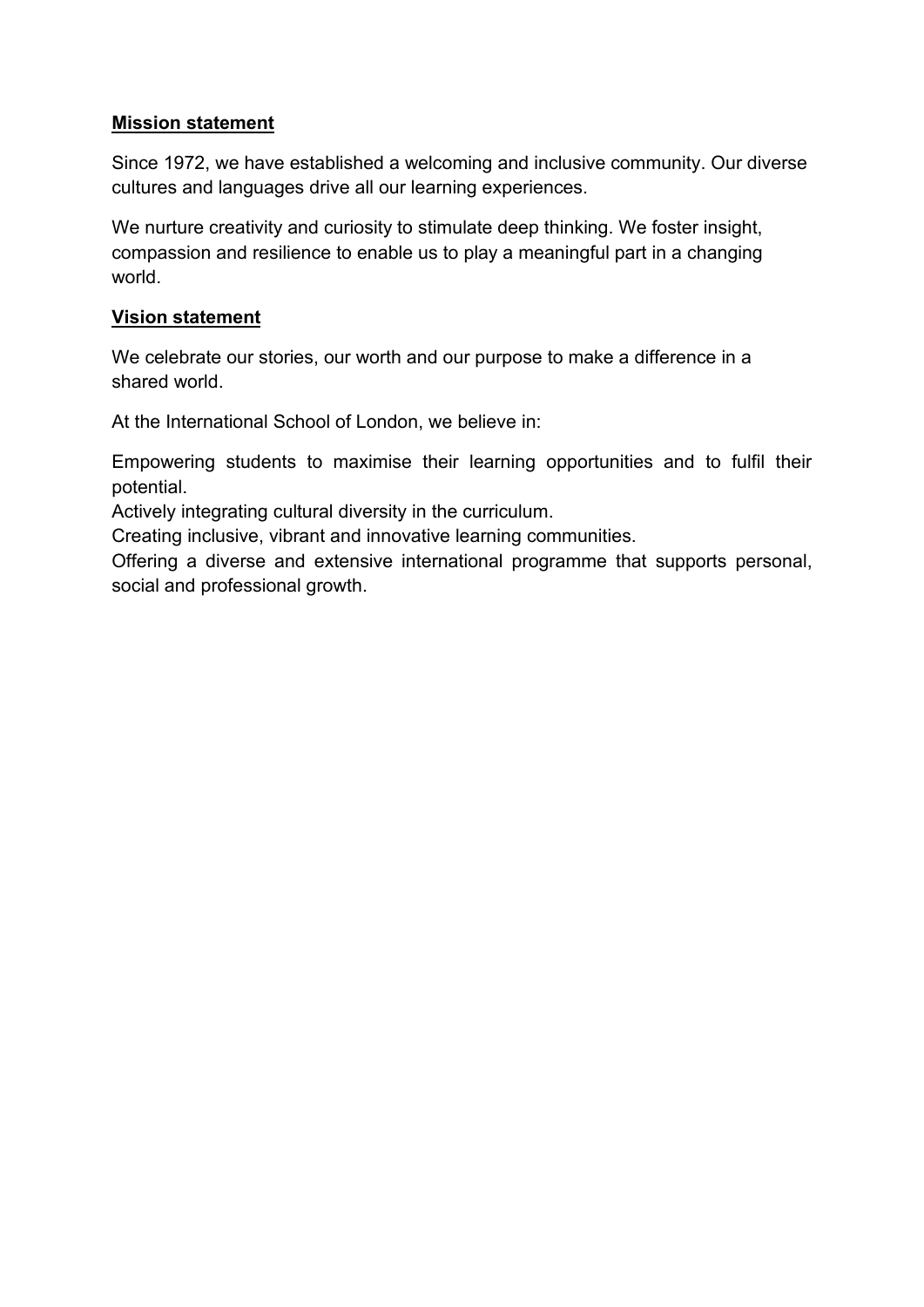# **1 Policy Statement and Legal Framework**

- 1.1. This policy has due regard to legislation including, but not limited to, the following:
	- Control of Substances Hazardous to Health Regulations 2002 (as amended 2004)
	- Health and Safety at Work etc. Act 1974
	- The Management of Health and Safety at Work Regulations 1999
	- The Reporting of Injuries, Diseases and Dangerous Occurrences Regulations 2013
	- The Health Protection (Notification) Regulations 2010
- 1.2. This policy has due regard to statutory guidance including, but not limited to, the following
	- Public Health England (PHE) (2019) 'Health protection in schools and other childcare facilities'
	- DfE (2015) 'Supporting pupils at school with medical conditions'
- 1.3. This policy operates in conjunction with the following school policies and documents:
	- **Health and Safety Policy**
	- **Supporting Pupils with Medical Conditions Policy**
	- **Administering Medication Policy**
	- **First Aid Policy**
	- **Sharps Policy**
	- **Swimming Risk Assessment**

# **2 Purpose**

This policy aims to help school staff prevent and manage infections in school. It is not intended to be used as a tool for diagnosing disease, but rather a series of procedures informing staff what steps to take to prevent infection and what actions to take when infection occurs.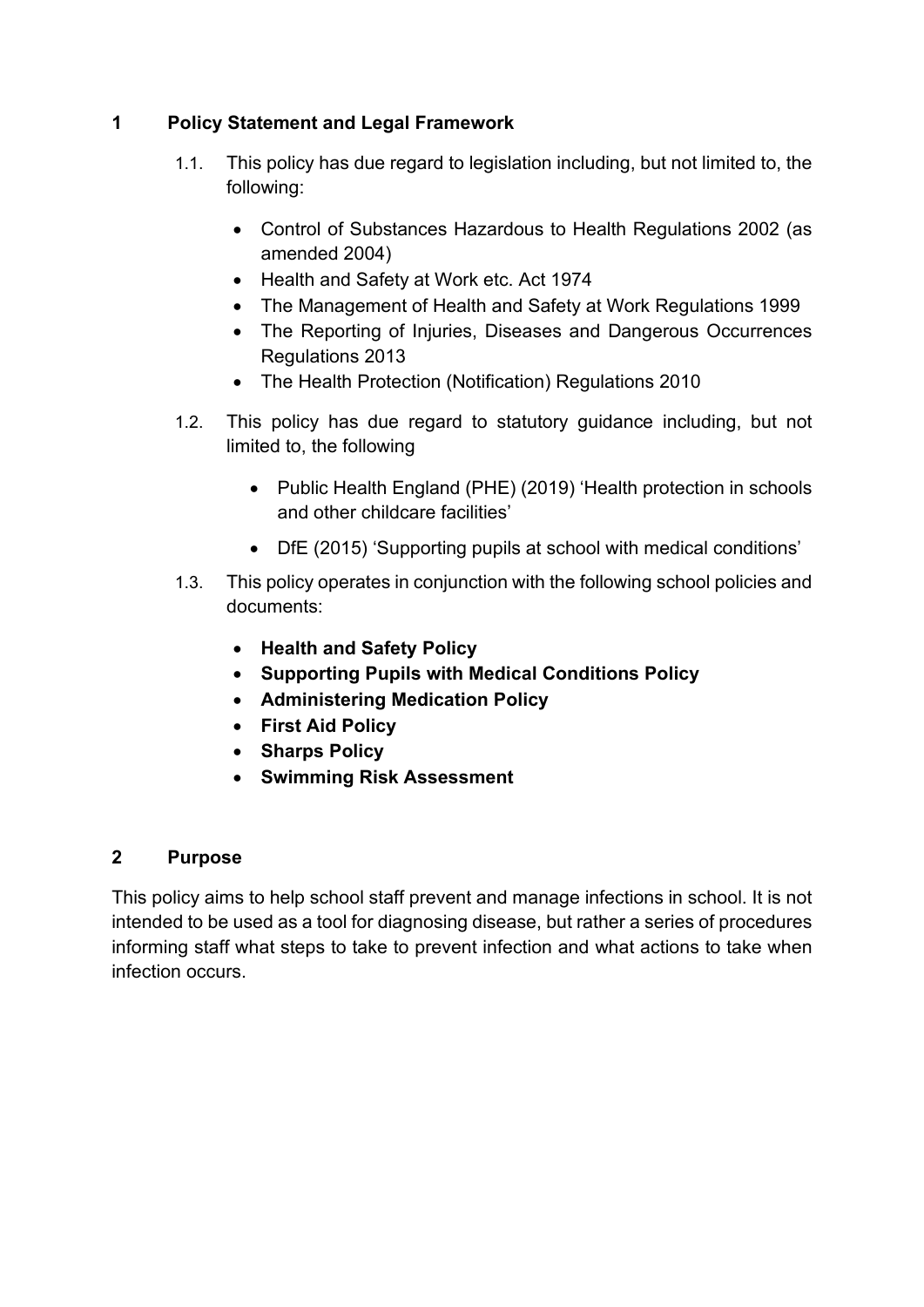#### **Contents:**

- 1. Statement of Intent and Preventative Measures
- 2. [Ensuring a clean environment](#page-5-0)
- 3. Pupil immunisation
- 4. [Staff immunisation](#page-7-0)
- 5. [Water-based activities](#page-7-1)

In the event of infection

- 6. [Preventing the spread of infection](#page-7-2)
- 7. [Vulnerable pupils](#page-8-0)
- 8. [Procedures for unwell pupils/staff](#page-8-1)
- 9. [Exclusion](#page-9-0)
- 10[.Medication](#page-10-0)
- 11.Outbreaks of infectious diseases
- 12[.Pregnant staff members](#page-11-0)
- 13.Staff handling food
- 14.Managing specific infectious diseases
- 15[.Monitoring and review](#page-12-0)

#### Appendices

- a) [Updated] Infection Control During the Coronavirus Pandemic
- b) [Managing Specific Infectious Diseases](#page-20-0)
- c) Infection Absence Periods
- d) [Diarrhoea and Vomiting Outbreak Action Checklist](#page-29-0)
- e) [List of Notifiable Diseases](#page-30-0)

# **Important coronavirus (COVID-19) update**

This policy has been updated in line with the current guidance from the UK government. We have included an amendment to the policy in [Appendix A](#page-12-1) which provides detailed infection control considerations for the current circumstances. Please have due regard for the stipulations within this amendment when opening from September.

The DfE coronavirus helpline is: 0800 046 8687 Monday to Friday from 8:00am to 6:00pm and weekends 10:00am to 4:00pm. You can also email the helpline on [DfE.coronavirushelpline@education.gov.uk](mailto:DfE.coronavirushelpline@education.gov.uk)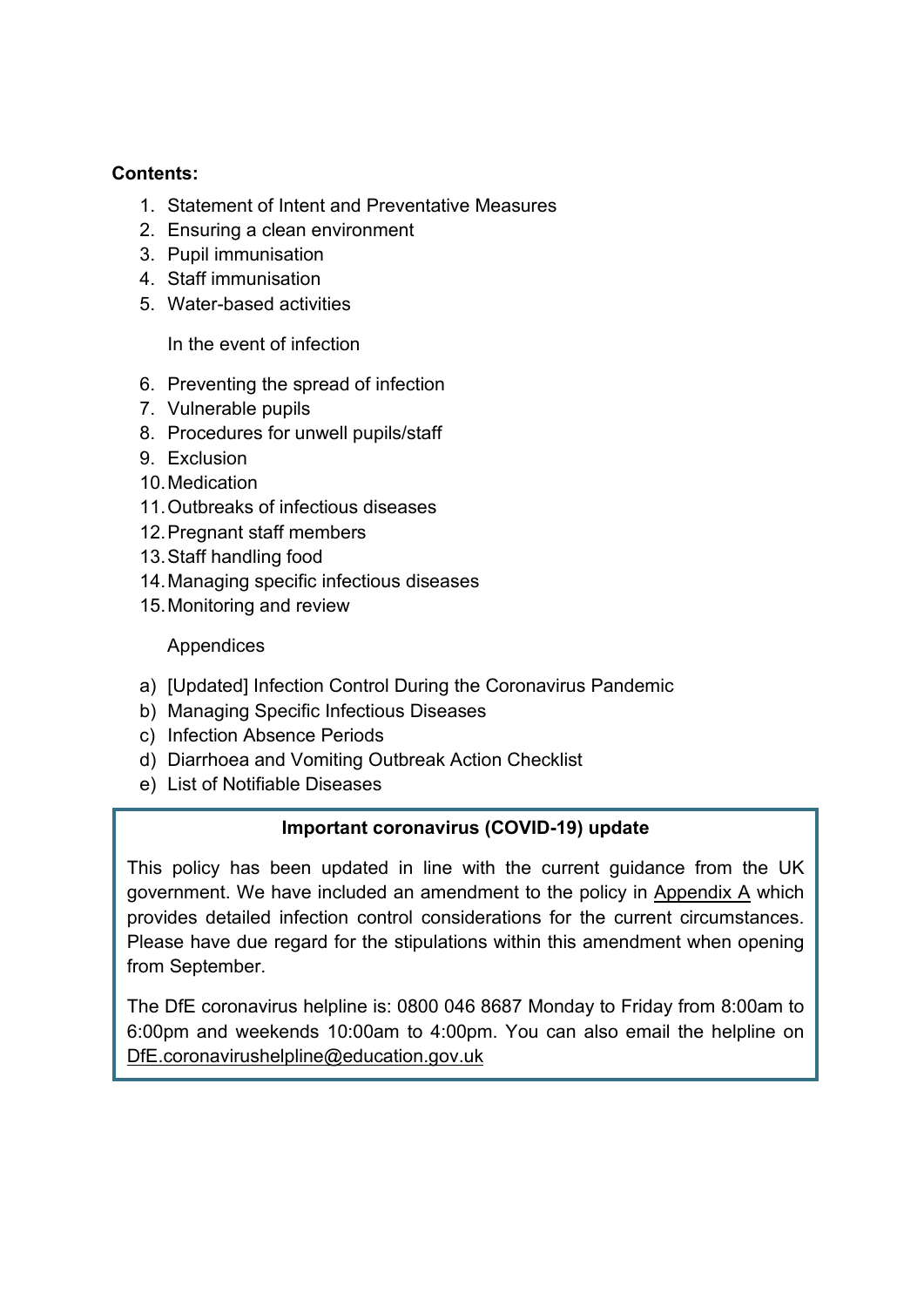# **1 Statement of intent and Preventative Measures**

Infections can easily spread in a school due to:

- Pupils' immature immune systems.
- The close-contact nature of the environment.
- Some pupils having not yet received full vaccinations.
- Pupils' poor understanding of good hygiene practices.

Infections commonly spread in the following ways:

- **Respiratory spread –** contact with coughs or other secretions from an infected person.
- **Direct contact spread –** direct contact with the infecting organism, e.g., skinon-skin contact during sports.
- **Gastrointestinal spread –** contact with contaminated food or water,or contact with infected faeces or unwashed hands.
- **Blood-borne virus spread –** contact with infected blood or bodily fluids, e.g., via bites or used needles.

We actively prevent the spread of infection via the following measures:

- Maintaining high standards of personal hygiene and practice
- Maintaining a clean environment
- Routine immunisations
- Taking appropriate action when infection occurs

# **Ventilation**

Evidence and practice in other European countries, notably Germany, suggests that frequent airing of internal spaces reduces the potential viral load and thus infection risk. To this end, **teachers will be encouraged to keep their windows open all day.**  The School's heating system should be sufficient to ensure a comfortable working temperature but students are encouraged to bring warm clothing when the weather becomes colder.

We remain mindful of our desire to maintain a comfortable working environment. Although the School Premises (England) Regulations 2012 do not in fact specify a minimum working temperature for schools, trade union guidance refers to the earlier (but superseded) 1999 act in recommending 18 $\degree$ C for classrooms where no strenuous physical activity is taking place. If one feels that the room is becoming colder than this, then windows should be closed.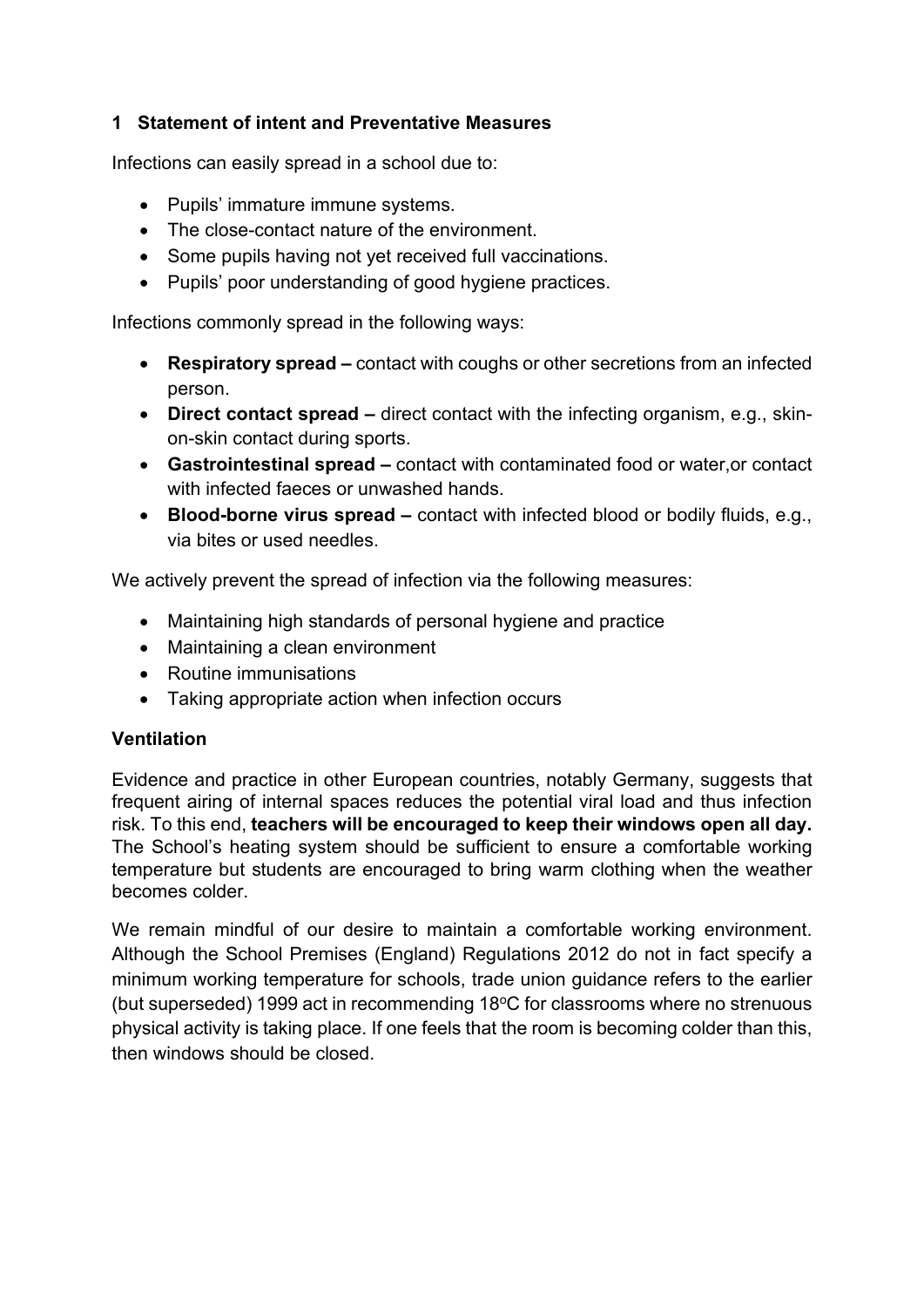#### <span id="page-5-0"></span>**2. Ensuring a clean environment**

Sanitary facilities

- 2.1. Wall-mounted soap dispensers are used in all toilets bar soap is never used.
- 2.2. A foot-operated wastepaper bin is always made available where disposable paper towels are used.
- 2.3. Toilet paper is always available in cubicles.
- 2.4. Suitable sanitary disposal facilities are provided where necessary.

#### Continence aid facilities

2.5. A cleaning contractor is employed to carry out rigorous cleaning of the premises. Cleaning equipment is maintained to a high standard and is colour coded according to area of use. The Head of Admin is responsible for monitoring cleaning standards and discussing any issues that may arise with the contractor.

#### **Equipment**

- 2.6. A written schedule is in place to ensure that equipment is cleaned on a regular basis. Toys that are "soft", e.g. modelling clay and 'Play–doh', are discarded whenever they look dirty.
- 2.7. All staff and pupils are advised to wash their hands after using the toilet, before eating or handling food, and after touching animals, blood and other bodily fluids
- 2.8. Cuts and abrasions are covered with waterproof dressings.
- 2.9. When coughing or sneezing, all staff and pupils are encouraged to cover their nose and mouth with a disposable tissue and dispose of the tissue after use, and to wash their hands afterwards.
- 2.10. Personal protective equipment (PPE) are worn where there is a risk of contamination with blood or bodily fluids during an activity. Gloves are disposable, non-powdered vinyl or latex and CE (Conformité Européene) marked. If there is a risk of splashing to the face, goggles are worn.
- 2.11. Spillages of blood, faeces, saliva, vomit, nasal and eye discharges are cleaned up immediately. They are cleaned using a mixture of detergent and disinfectant. Paper towels or cloths are used, always wearing PPE,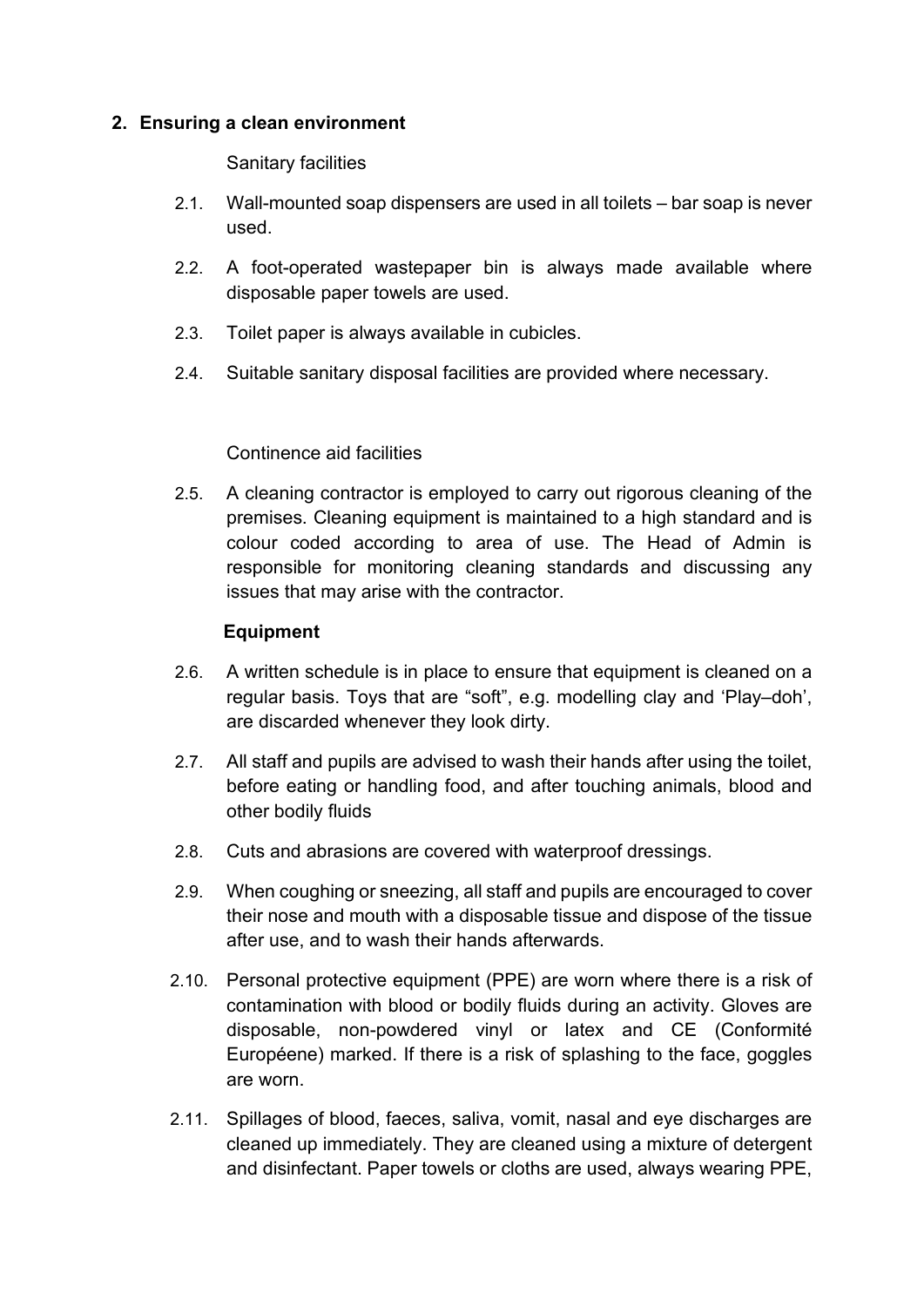and they are disposed of after use. The school spillage kit is stored in the Medical Room cupboard.

- 2.12. If a bite does not break the skin, the affected area is cleaned with soap and water or an antiseptic wipe.
- 2.13. If a bite breaks the skin, the affected area is cleaned with soap and running water or an antiseptic wipe, the incident is recorded in the pupil accident log and medical advice is sought immediately.

# **3. Pupil immunisation**

- 3.1. The school keeps up-to-date with national and local immunisation scheduling and advice via [www.nhs.uk/conditions/vaccinations/.](http://www.nhs.uk/conditions/vaccinations/)
- 3.2. Whilst the school encourages parents to have their children immunised, parental consent will always be sought before a vaccination is given.
- 3.3. A local authority healthcare team will visit the school in order to carry out vaccinations and will be able to advise pupils if there are any concerns.
- 3.4. A risk assessment will be conducted before any vaccinations take place.
- 3.5. [Primary schools only] All pupils in EC to Grade 5 will be offered nasal flu vaccinations annually.
- 3.6. [Secondary schools only] Girls and boys aged between 12 and 13 can choose to get the HPV vaccine to protect themselves against some types of cervical cancer. This vaccine comprises two injections given 6- 12 months apart.
- 3.7. [Secondary schools only] All pupils aged 14 will be offered the 3-in-1 teenage booster vaccination to top-up the effects of the pre-school vaccines against diphtheria, polio and tetanus.
- 3.8. [Secondary schools only] All pupils aged 14 will be offered the MenACWY vaccine as part of the routine adolescent schools programme.
- 3.9. Any pupils who become unwell after receiving a vaccination will be treated by the healthcare team who administered the vaccine, or by the School's Designated First Aider, following the school's procedures for sick and unwell pupils.
- 3.10. Any side effects from the vaccinations, e.g. becoming unwell, will be reported to the healthcare team who administered the vaccination,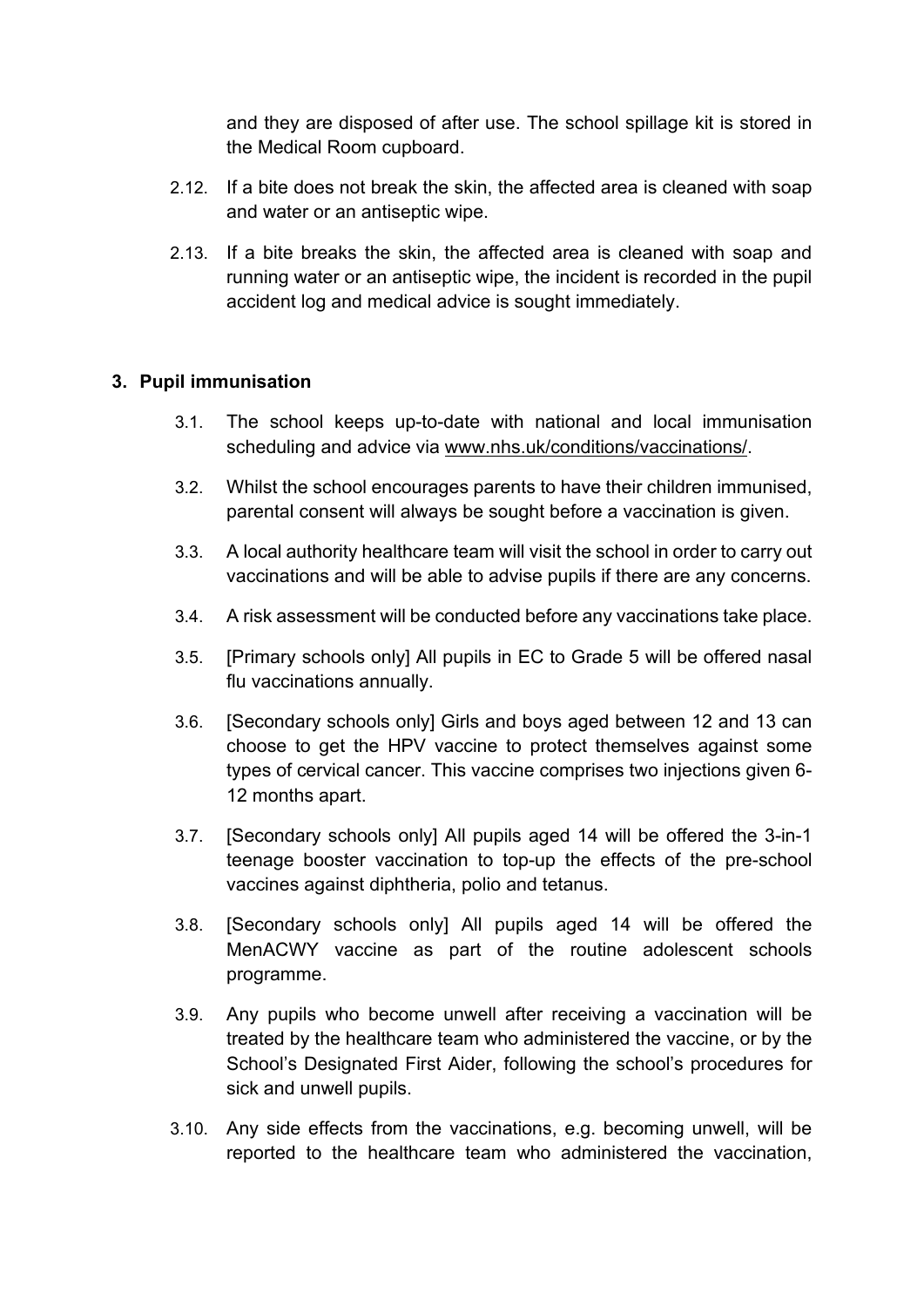allowing them to record the symptoms and the time that the vaccine was administered.

- 3.11. Regular communication is maintained after pupils return to lessons, as some side effects can take several hours to develop.
- 3.12. Members of staff will be with pupils before, during and after vaccinations, in order to keep the pupils relaxed and create a calming atmosphere.
- 3.13. The school will ensure that the venue used is a clean, open, wellventilated room, where pupils can access water and fresh air.
- 3.14. Needles are kept away from pupils before and after the vaccine is administered.

# <span id="page-7-0"></span>**4. Staff immunisation**

4.1. All staff will complete a health form prior to employment.

# <span id="page-7-1"></span>**5. Water-based activities**

5.1. General swimming lessons are governed by the control measures outlined in our Swimming Risk Assessment.

# Other activities

- 5.2. Water-based activities are only undertaken at reputable centres.
- 5.3. Children and staff cover all cuts, scratches and abrasions with waterproof dressings before taking part, and hands are washed immediately after the activity. No food or drink is to be consumed until hands have been washed.
- 5.4. After canoeing or rowing, staff and pupils are encouraged to immediately wash or shower
- 5.5. If a member of staff or a pupil becomes ill within three to four weeks of an activity taking place, we encourage them to seek medical advice and inform their GP of their participation in these activities.

# **In the event of infection;**

# <span id="page-7-2"></span>**6. Preventing the spread of infection**

- 6.1. Parents will not bring their child to school in the following circumstances:
	- The child shows signs of being poorly and needing one-to-one care
	- The child has untreated conjunctivitis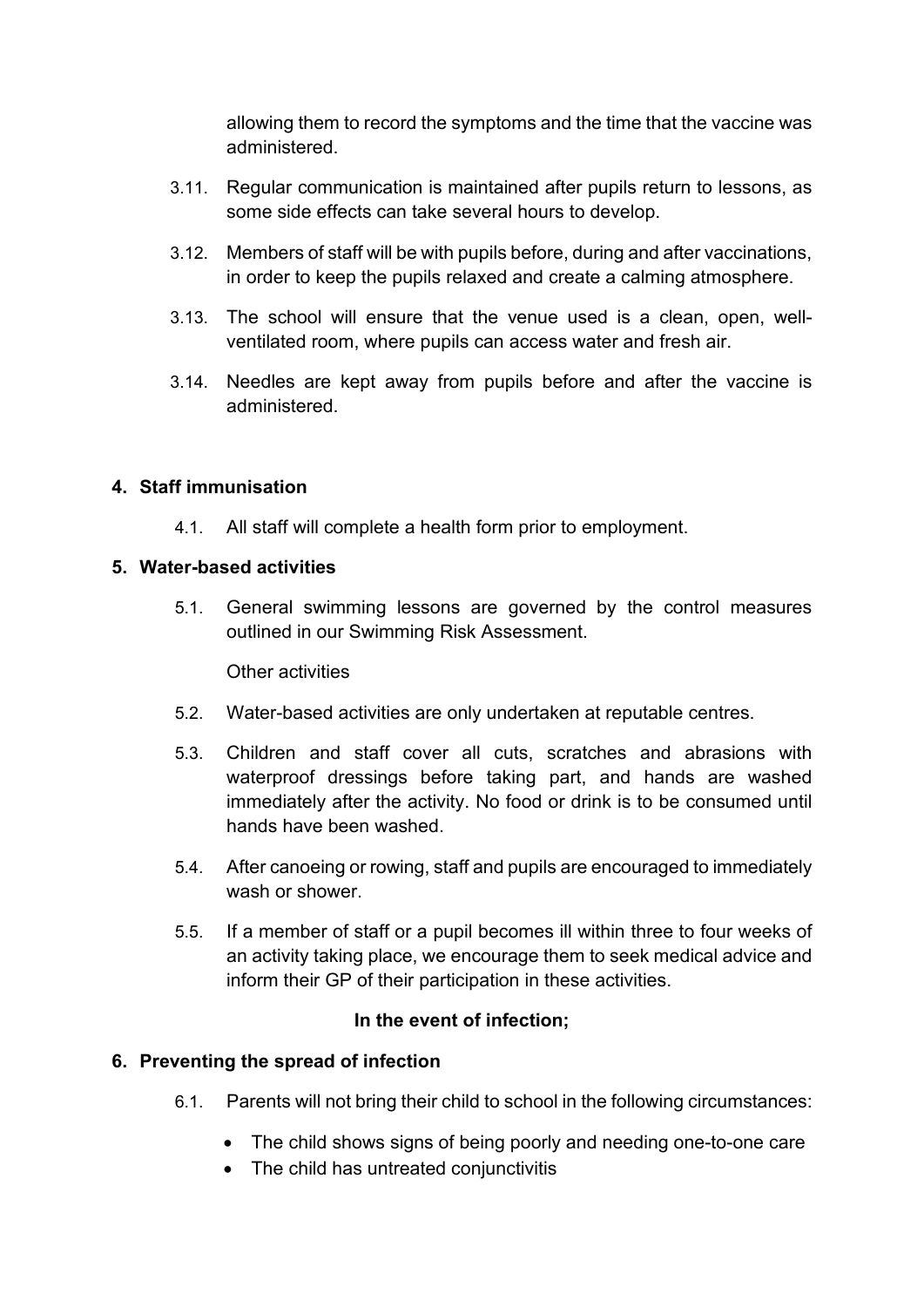- The child has a high temperature/fever
- The child has untreated head lice
- The child has been vomiting and/or had diarrhoea within the last 48 hours
- The child has an infection and the minimum recommended exclusion period has not yet passed

# <span id="page-8-0"></span>**7. Vulnerable pupils**

- 7.1. Pupils with impaired immune defence mechanisms (known as immunecompromised) are more likely to acquire infections. In addition, the effect of an infection is likely to be more significant for such pupils. These pupils may have a disease that compromises their immune system or be undergoing treatment, e.g. chemotherapy, that has a similar effect.
- 7.2. The designated medical staff will be notified if a child is "vulnerable". Parents are responsible for notifying the school if their child is "vulnerable".

If a vulnerable child is thought to have been exposed to an infectious disease, the child's parents will be informed and encouraged to seek medical advice from their doctor or specialist.

# <span id="page-8-1"></span>**8. Procedures for unwell pupils/staff**

- 8.1. Staff are required to know the warning signs of pupils becoming unwell including, but not limited to, the following:
	- Not being themselves
	- Not having a snack
	- Not eating at lunchtimes
	- Wanting more attention/sleep than usual
	- Displaying physical signs of being unwell, e.g., watery eyes, a flushed face or clammy skin
- 8.2. Where a staff member identifies a pupil as unwell, the pupil is taken to the First Aid Room, where their temperature will be taken by the Designated First Aider and the pupil's parents will be informed of the situation.
- 8.3. Where the Designated First Aider is unavailable, staff will:
	- Attempt to cool the pupil down if they are too hot, by opening a window and suggesting that the pupil removes their top layers of clothing.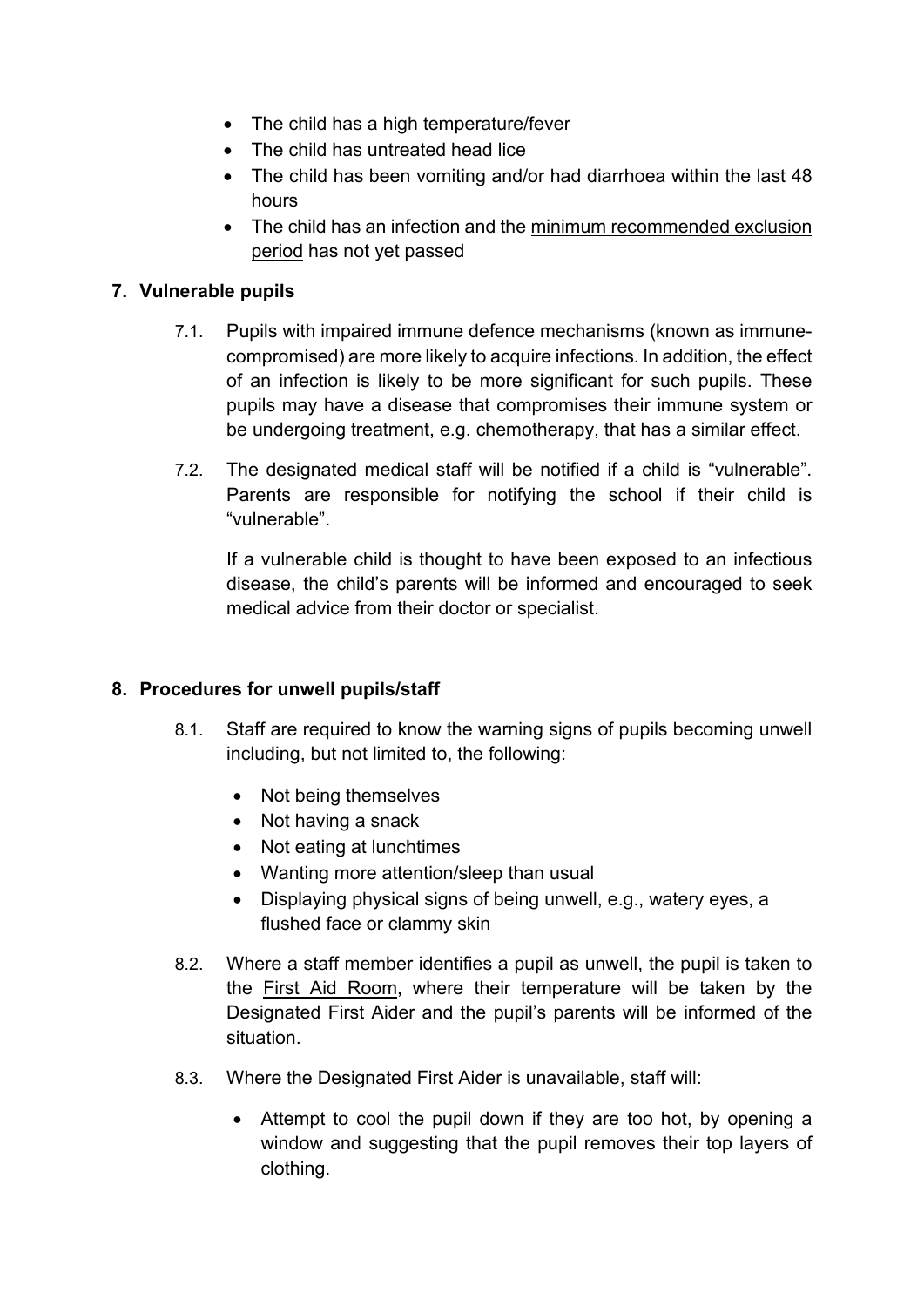- Provide the pupil with a drink of water.
- Move the pupil to a quieter area of the classroom or school.
- Ensure there is a staff member available to comfort the pupil.
- Summon emergency medical help if required.
- 8.4. Pupils and staff displaying any of the signs of becoming unwell outlined in 9.1 will be sent home, and we will recommend that they see a doctor.
- 8.5. If a pupil is identified with sickness and diarrhoea, the pupil's parents will be contacted immediately and the child will be sent home, and may only return after 48 hours have passed without symptoms.
- 8.6. If a staff member is suffering from vomiting and diarrhoea, they will be sent home and may not return until 48 hours have passed without symptoms.
- 8.7. If the school is unable to contact a pupil's parents in any situation, the pupil's alternative emergency contacts will be contacted.

Contaminated clothing

8.8. If the clothing of the first-aider or a pupil becomes contaminated, the clothing is removed as soon as possible and placed in a plastic bag. The pupil's clothing is sent home with the pupil, and parents are advised of the best way to launder the clothing.

# <span id="page-9-0"></span>**9. Exclusion**

- 9.1. Pupils suffering from infectious diseases will be excluded from school on medical grounds for the minimum recommended period.
- 9.2. Pupils can be formally excluded on medical grounds by the Principals or Head of School.
- 9.3. If parents insist on their child returning to school when the child still poses a risk to others, the local authority (LA) may serve notice on the child's parents to require them to keep the child away from school until the child no longer poses a risk of infection.
- 9.4. If a pupil is exposed to an infectious disease, but is not confirmed to be infected, this is not normally a valid reason for exclusion; however, the local health protection team (HPT) may be contacted to advise on a case-by-case basis.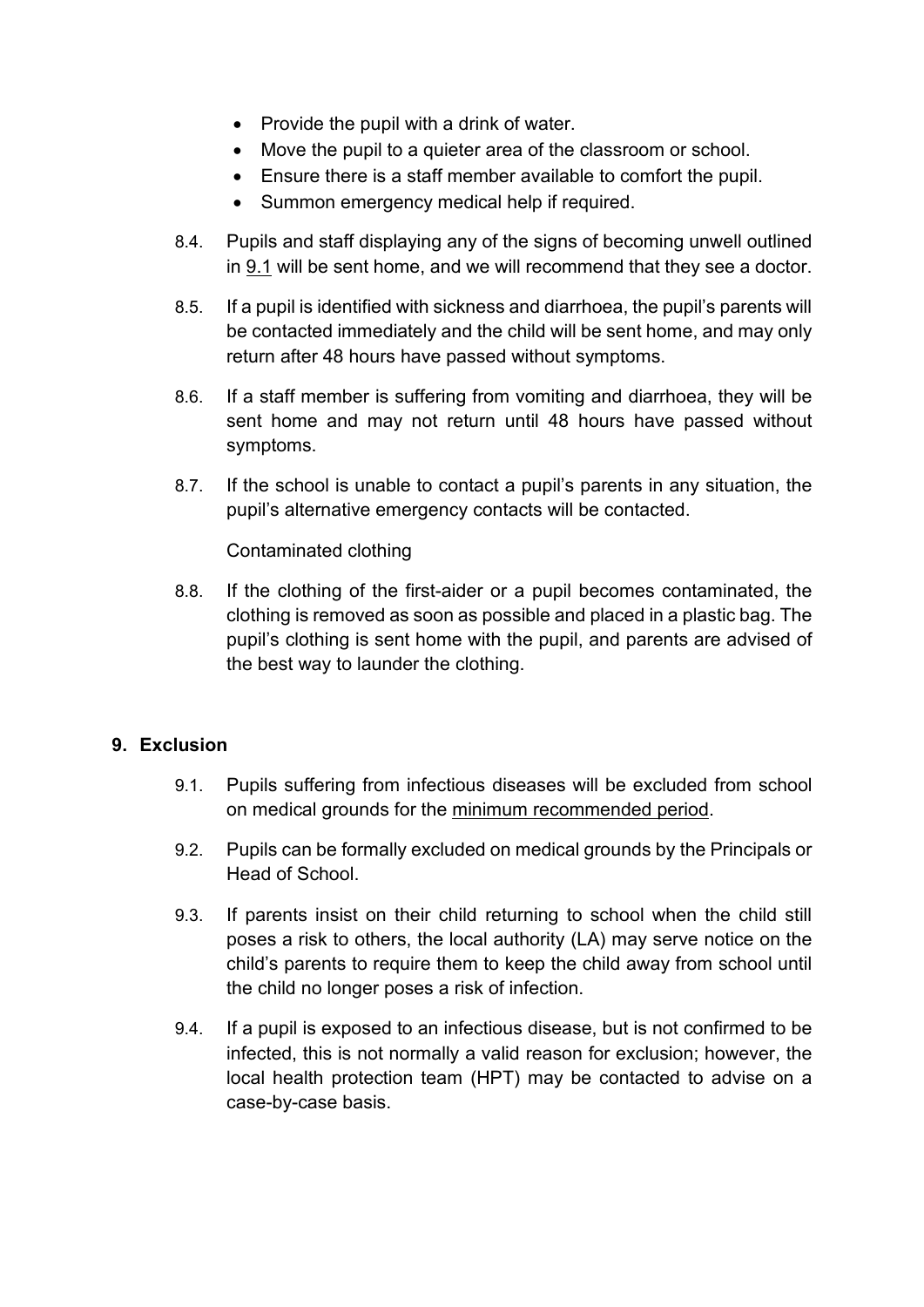#### <span id="page-10-0"></span>**10.Medication**

- 10.1. Where a pupil has been prescribed medication by a doctor, dentist, nurse or pharmacist, the first dose will be given at home, in case the pupil has an adverse reaction.
- 10.2. The pupil will be allowed to return to school as per the prescribed medication instructions.
- 10.3. All medicine provided in school will be administered in line with the Administering Medication Policy.

# **11.Plan for Managing Outbreaks of infectious diseases**

- 11.1. An incident is classed as an 'outbreak' where:
	- Two or more people experiencing a similar illness are linked in time or place.
	- A greater than expected rate of infection is present compared with the usual background rate, e.g.:
		- − Two or more pupils in the same classroom are suffering from vomiting and diarrhoea or Covid symptoms.
		- − A greater number of pupils than usual are diagnosed with scarlet fever.
		- − There are two or more cases of measles at the school.
- 11.2. Suspected outbreaks of any of the diseases listed on the List of Notifiable Diseases will always be reported.
- 11.3. As soon as an outbreak is suspected (even if it cannot be confirmed), the Head of School will contact the HPT to discuss the situation and agree if any actions are needed. The Head of School will convene the School's Covid Response Team (CRT) to plan and implement appropriate action. The CRT consists of Head of School, Primary Principal, Secondary Principal, Deputy Principal – College, Senior Teacher and Head of Administration/Designated First Aider
- 11.4. The Head of School will provide the following information:
	- The number of staff and children affected
	- The symptoms present
	- The date(s) the symptoms first appeared
	- The number of classes affected
- 11.5. If the Head of School is unsure whether suspected cases of infectious diseases constitute an outbreak, they will contact the HPT.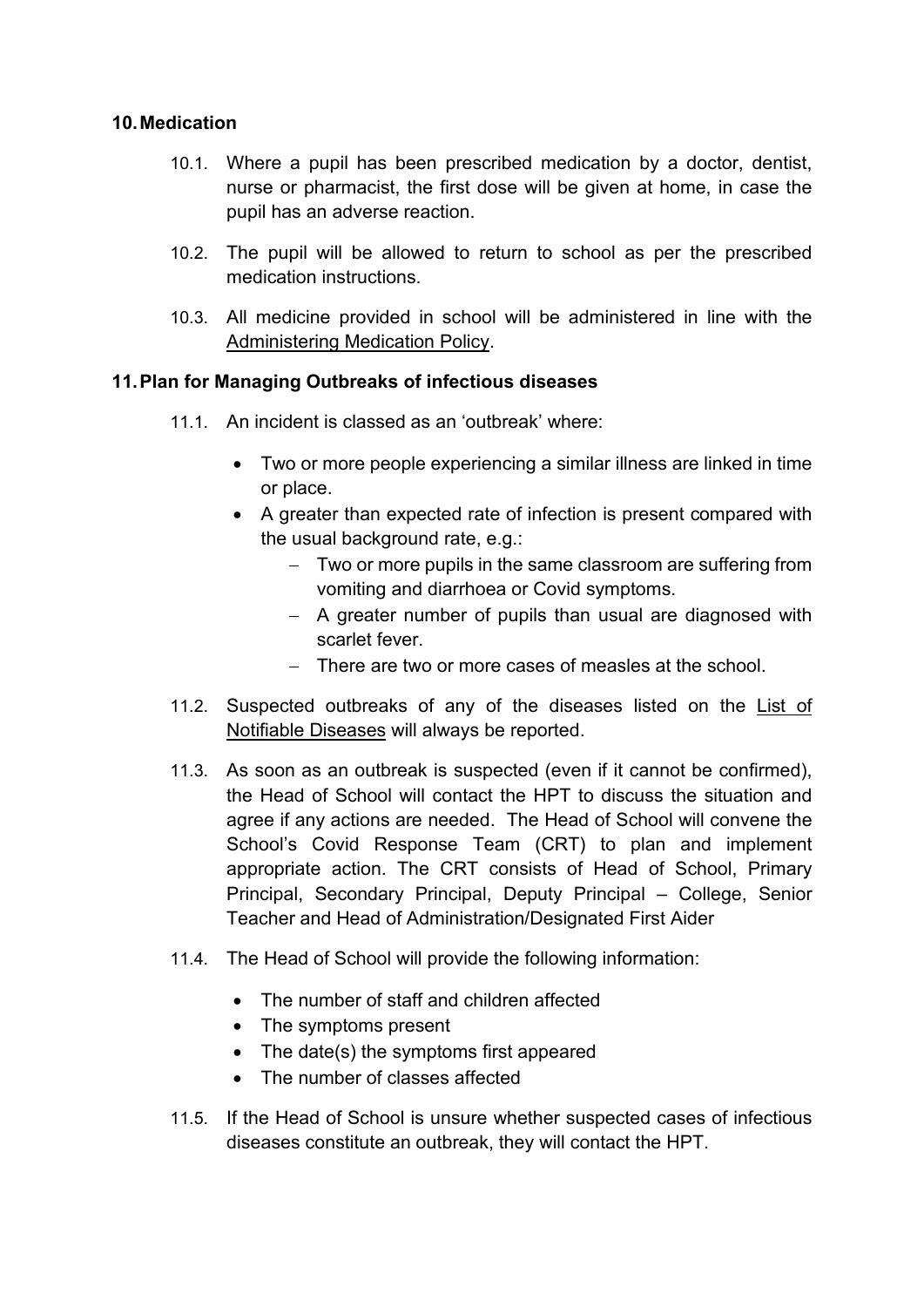- 11.6. The HPT will provide the school with draft letters and factsheets to distribute to parents.
- 11.7. The HPT will always treat outbreaks in the strictest confidence; therefore, information provided to parents during an outbreak will never include names and other personal details.
- 11.8. If a member of staff suspects the presence of an infectious disease in the school, they will contact the Designated First Aider for further advice.
- 11.9. If a parent informs the school that their child carries an infectious disease, other pupils will be observed for similar symptoms by their teachers and the designated first aiders.
- 11.10. A pupil returning to the school following an infectious disease will be asked to contact the Designated First Aider.
- 11.11. If a pupil is identified as having a notifiable disease, the school will inform the parents, who should inform their child's GP. It is a statutory requirement for doctors to then notify their local PHE centre.
- 11.12. During an outbreak, enhanced cleaning protocols will be undertaken, following advice provided by the local HPT. The Head of Admin will liaise with the cleaning contractor to ensure these take place.
- 11.13. When an infectious disease occurs in the school, we will follow the appropriate procedures set out in the Managing Specific Infectious Diseases appendix.
- 11.14. In the case of a Covid outbreak, please refer to the section on Covid specific measures below (section 15).

#### <span id="page-11-0"></span>**12.Pregnant staff members**

- 12.1. If a pregnant staff member develops a rash or is in direct contact with someone who has a potentially contagious rash, we will strongly encourage her to speak to her doctor or midwife.
- 12.2. **Chickenpox:** If a pregnant staff member has not already had chickenpox or shingles, becoming infected can affect the pregnancy. If a pregnant staff member believes they have been exposed to chickenpox or shingles and have not had either infection previously, she will speak to her midwife or GP as soon as possible.
- 12.3. **Measles:** If a pregnant staff member is exposed to measles, she will inform her midwife immediately.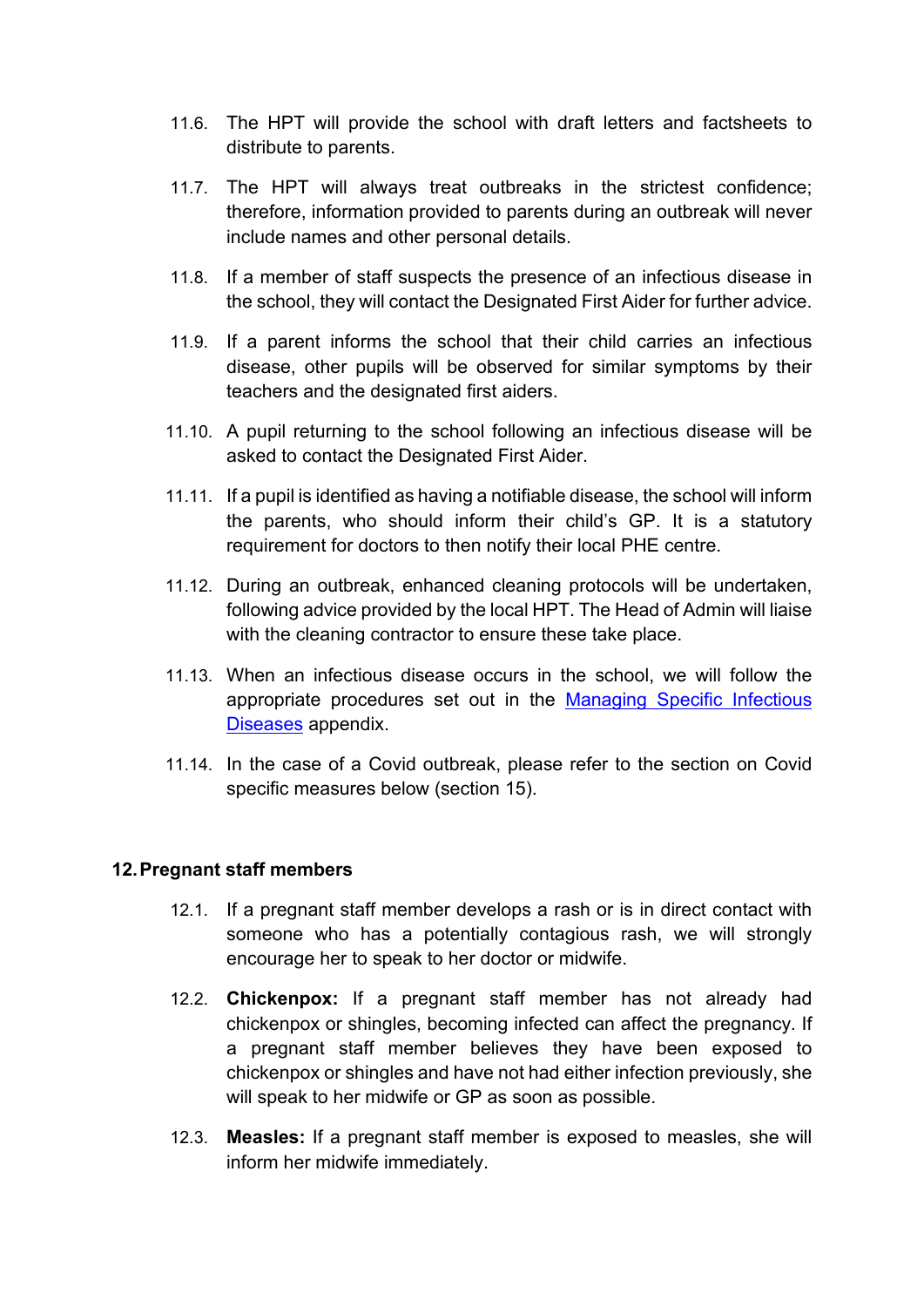- 12.4. **Rubella (German measles):** If a pregnant staff member is exposed to rubella, she will inform her midwife immediately.
- 12.5. **Slapped cheek disease (Parvovirus B19):** If a pregnant staff member is exposed to slapped cheek disease, she will inform her midwife promptly.

# **13.Staff handling food**

- 13.1. Food handling staff suffering from transmittable diseases will be excluded from all food handling activity until advised by the local Environmental Health Officer that they are clear to return to work. Both food handling staff are not permitted to attend work if they are suffering from diarrhoea and/or vomiting. They are not permitted to return to work until 48 hours have passed since diarrhoea and/or vomiting occurred, or until advised by the local environmental health officer that they are allowed to return to work.
- 13.2. The school will notify the local Environmental Health Department as soon as we are notified that a staff member engaged in the handling of food has become aware that they are suffering from, or likely to be carrying, an infection that may cause food poisoning.
- 13.3. Food handlers are required by law to inform the school if they are suffering from any of the following:
	- Typhoid fever
	- Paratyphoid fever
	- Other salmonella infections
	- Dysentery
	- Shigellosis
	- Diarrhoea (where the cause of which has not been established)
	- Infective jaundice
	- Staphylococcal infections likely to cause food poisoning like impetigo, septic skin lesions, exposed infected wounds, boils
	- E. coli VTEC infection
- 13.4. 'Formal' exclusions will be issued where necessary, but employees are expected to provide voluntary 'off work' certificates from their GP.

# <span id="page-12-0"></span>**14.Monitoring and review**

<span id="page-12-1"></span>The Designated First Aider will review this policy on an annual basis and will make any changes necessary, taking into account the current effectiveness of infection control and prevention.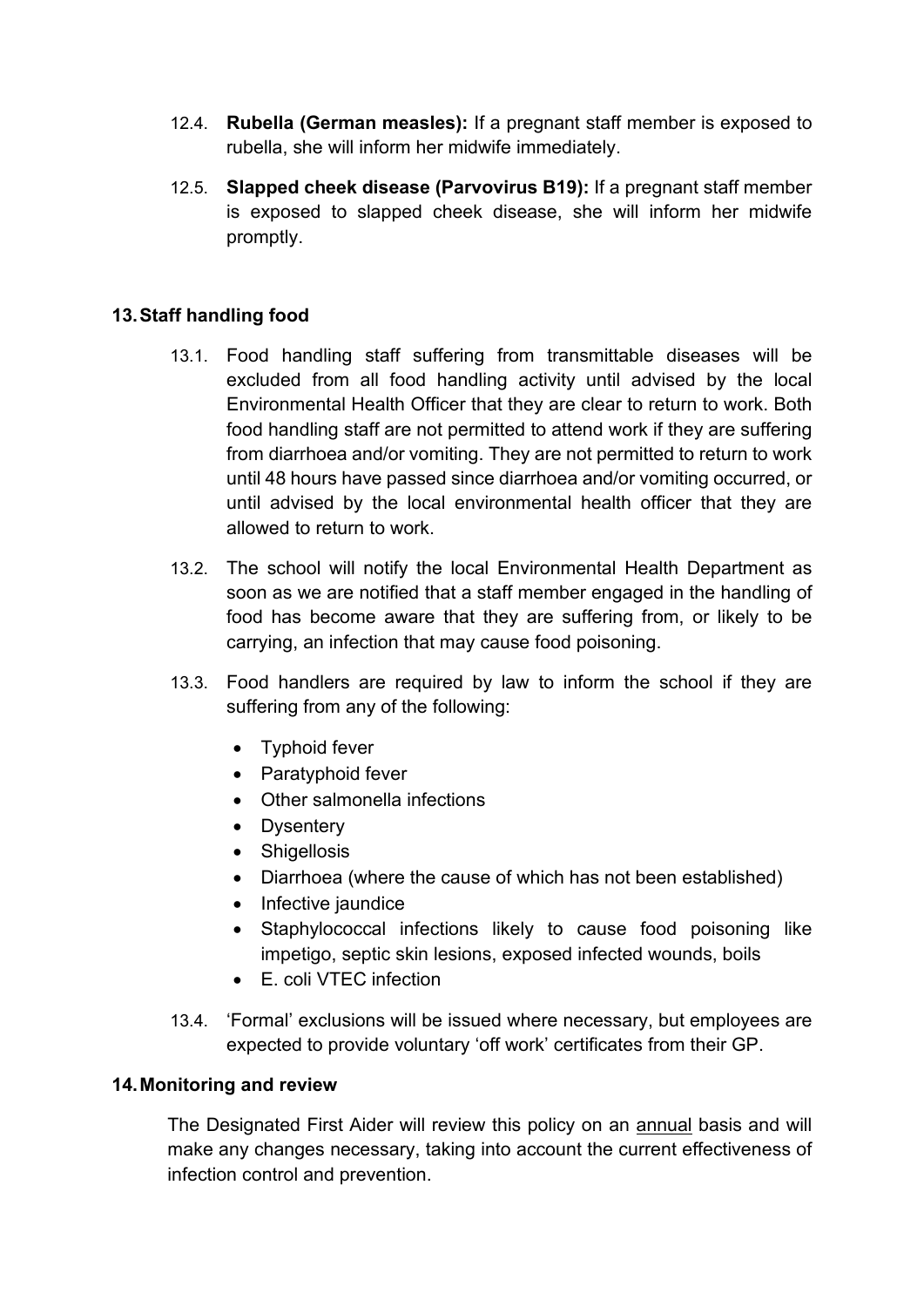# **15. Infection Control During the Coronavirus (COVID-19) Pandemic**

#### **Statement of intent**

We understand that we face a time of great uncertainty and, as a school, we are doing all we can to provide clarity and safety for the school community. This appendix includes provisions for which the school will have due regard during the Coronavirus (COVID-19) pandemic. The information in this section is under constant review and is updated to reflect changes to government guidance as it is released.

#### **Legal framework**

- 14.1. This policy has due regard to all relevant legislation and statutory guidance including, but not limited to, the following:
	- DfE (2020) 'Actions for early years and childcare providers during the Coronavirus outbreak'
	- DfE (2020) 'Guidance for full opening: schools'
	- DfE (2020) 'Implementing protective measures in education and childcare settings'
	- DfE (2020) 'Safe working in education, childcare, and children's social care settings, including the use of personal protective equipment (PPE)'
	- PHE and DfE (2020) 'Coronavirus (COVID-19): guidance for educational settings'
	- PHE (2020) 'COVID-19: cleaning in non-healthcare settings'

#### **15.Social distancing measures**

- 15.1. The school will adhere to the government's social distancing guidelines as much as is possible.
- 15.2. To ensure the risk of Coronavirus transmission in school is as low as possible, the following actions will be taken:
	- Staff, pupils, parents, carers and any visitors will be told not to enter the premises if they are displaying symptoms of **Coronavirus**
	- **[Early years settings]** We will ensure reasonable endeavours are made to minimise mixing within the setting, e.g. by using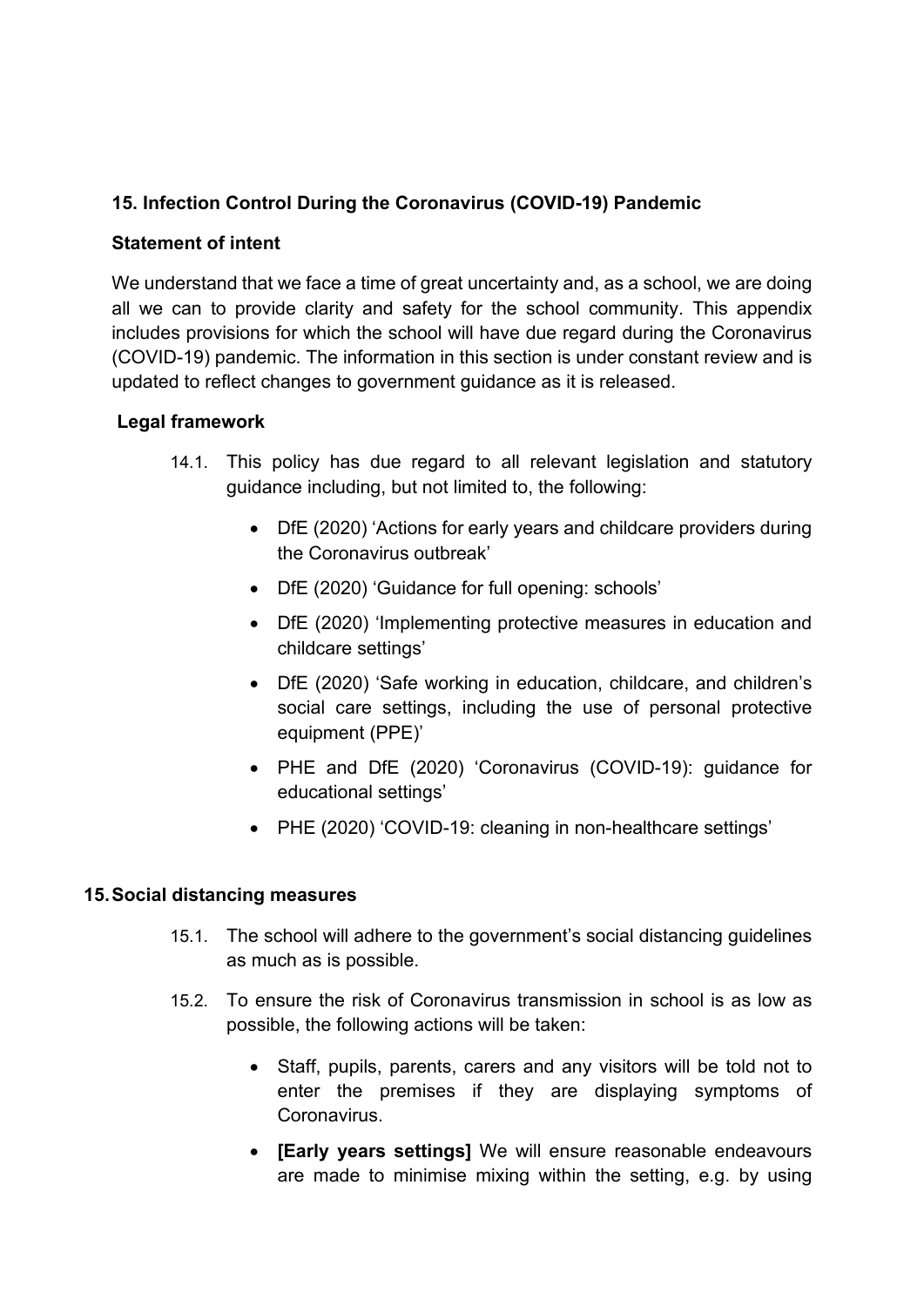different rooms for different age groups and keeping these groups apart as much as possible.

- **[Primary schools]** Pupils will be grouped into bubbles which will remain consistent to ensure the risk of transmission is reduced. Bubbles will be equivalent to the size of a full class where possible. Larger bubbles will only be used where necessary.
- **[Secondary schools]** Pupils may be organised into bubbles, if the situation demands.
- The way pupils arrive at school will be reviewed, with a view to reducing any unnecessary travel on public transport. Pupils will be encouraged to walk or cycle to school if they are able.
- Separate classroom areas will be used for different groups or bubbles, where possible.
- The use of outside space will be maximised to support the delivery of the curriculum.
- Classroom doors and windows will be opened for air flow whenever possible.
- Where possible and helpful, one-way systems will be implemented in busy areas and 'pinch points', e.g. corridors, staircases, entrances and exits. Some areas may be temporarily closed if needed.
- Break and lunch times and the movement of pupils around the school will be staggered to prevent large groups of pupils from gathering.
- School meals will be prepared safely, with additional hygiene measures in place and, where possible, social distancing between kitchen staff.
- Parents will be discouraged from gathering at school gates. Parents will also be informed where and when to drop off and pick up their children via school communication, and with signage at the school.
- The school will receive a limited number of visitors at any one time, and only when necessary.
- Early years settings staff will consider using age- and developmentally-appropriate ways to encourage children to follow increased hygiene measures and other guidance - e.g. through games, songs and stories.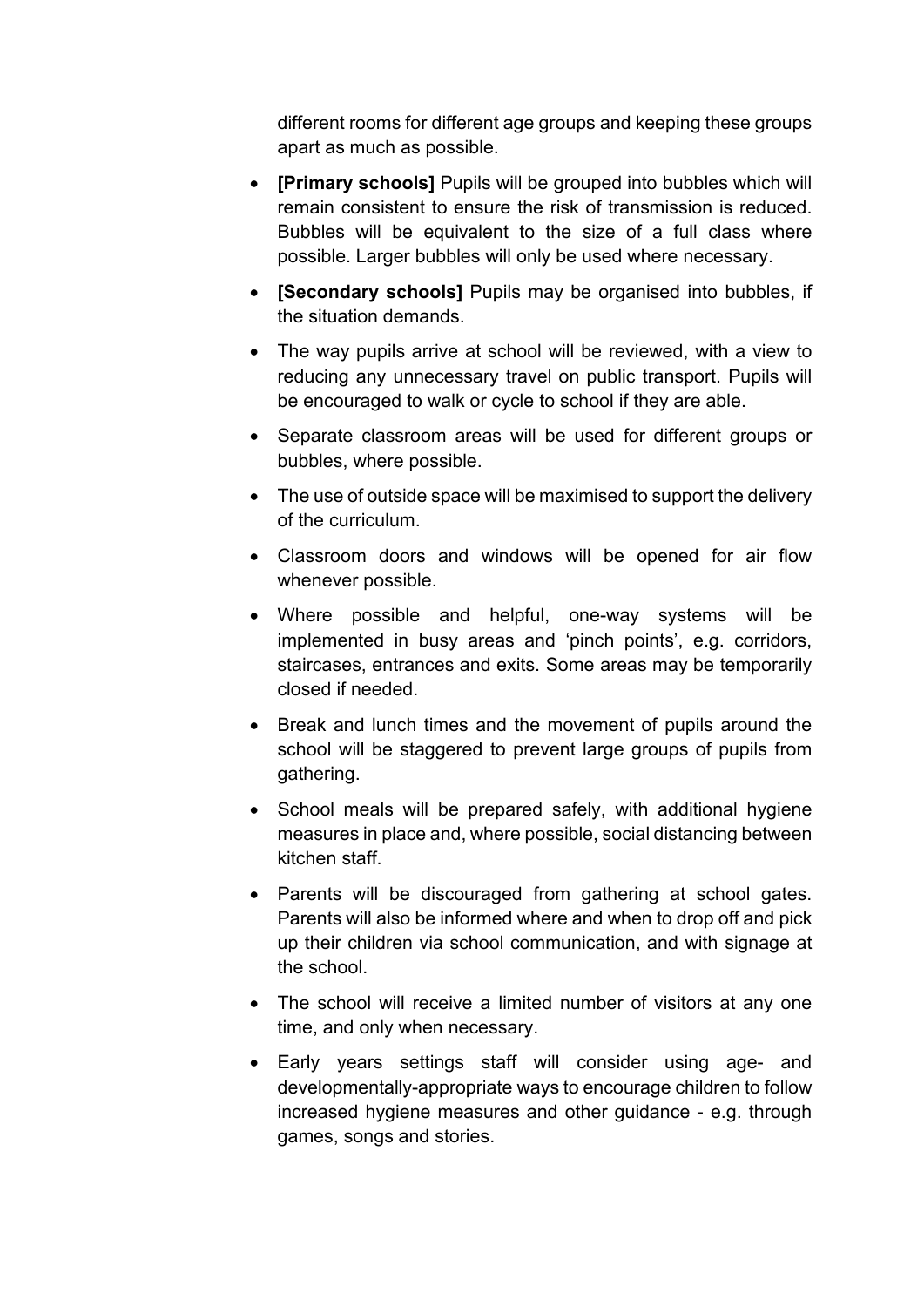- Staff will be permitted to move between bubbles, where and when we have them, but will be reminded to follow the school's social distancing measures as much as possible.
- All staff will be encouraged to wear face masks or shields in communal areas.
- 15.3. The school will conduct a risk assessment to identify sites where social distancing and infection control may be more challenging, with regard to the needs of clinically extremely vulnerable individuals.
- 15.4. The school will ensure strict social distancing and infection control measures can be put in place to protect clinically extremely vulnerable individuals.

#### **16.Additional hygiene and cleaning measures**

- 16.1. Anyone who is showing symptoms of Coronavirus, lives with someone who does, or has tested positive within the last ten days will be told to self-isolate at home for 10-days. Anyone displaying symptoms is encouraged to get tested if they have not done so already. Further actions to take following testing are outlined in section 5 of this policy.
- 16.2. All staff and pupils will be:
	- Told to frequently wash their hands with soap and hot water for at least 20 seconds or use an alcohol-based sanitiser.
	- Encouraged not to touch their faces.
	- Told to use a tissue or their elbow to catch coughs and sneezes, and to use bins for tissue waste.
- 16.3. Pupils who have difficulty washing their hands will be supported by a member of staff, with social distancing in place where possible.
- 16.4. Disposable tissues and lidded bins will be available in every classroom. If the classroom does not have a sink with hot water and soap, the school will endeavour to make hand sanitiser available.
- 16.5. Handwashing and sanitiser stations will be available across the school.
- 16.6. **[Early years settings]** Staff will ensure thorough handwashing before and after supporting children who need help with going to the toilet or eating.
- 16.7. Sharing food, drink, utensils, equipment and soft toys will be avoided as much as possible. Frequently touched surfaces will be cleaned and disinfected more often than usual.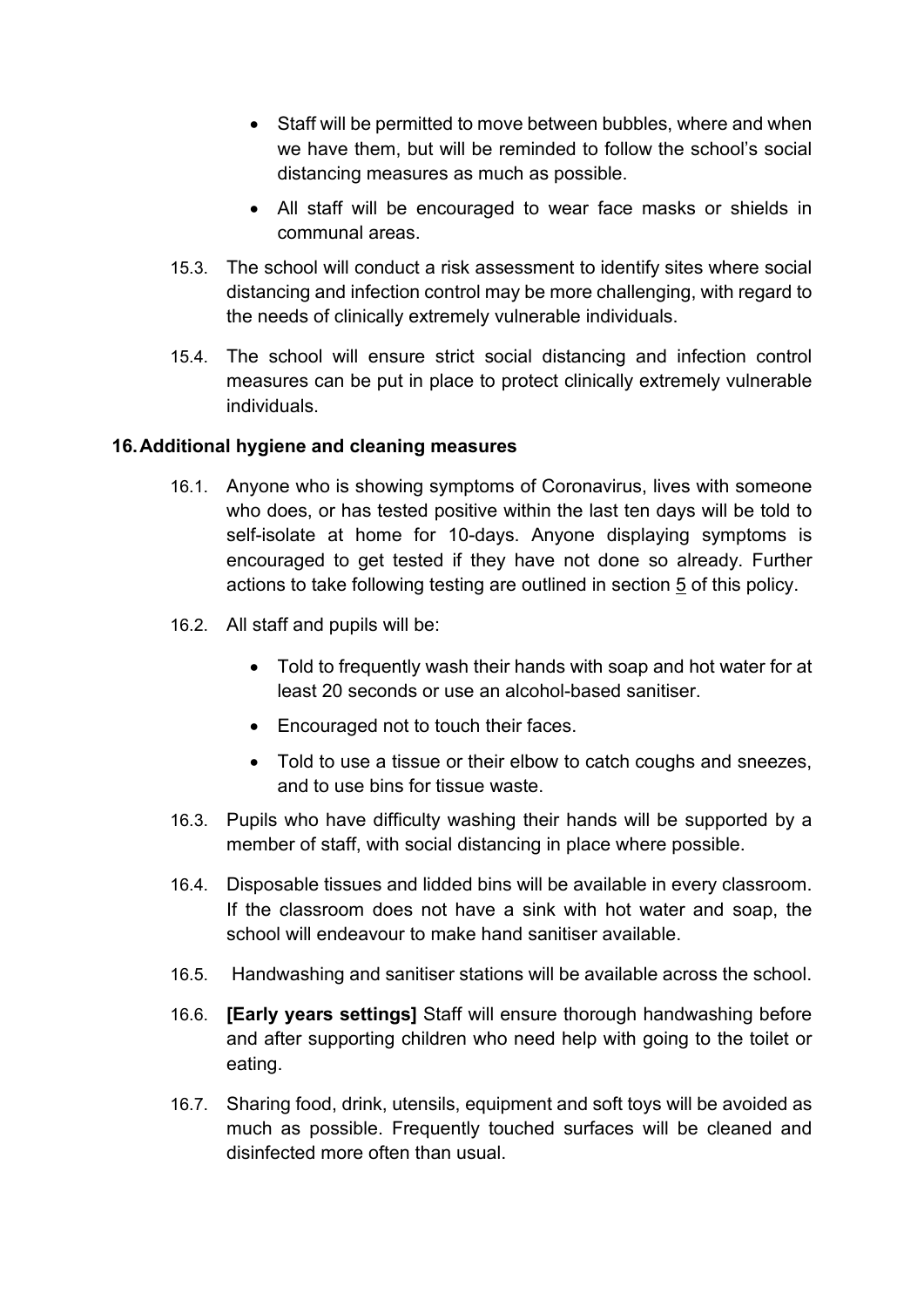- 16.8. Classroom-based resources, e.g. books and games, will be used and shared within bubbles and cleaned regularly; however, individual and very frequently used equipment, such as pencils or pens, will not be shared.
- 16.9. The frequency of cleaning will increase, particularly for outdoor playground equipment and surfaces in classrooms, within toilet blocks and in changing rooms, in accordance with PHE's 'COVID-19: cleaning of non-healthcare settings' guidance and the School's cleaning guidelines.
- 16.10. Equipment and furniture, including tables, chairs, door handles, light switches and bannisters, will be cleaned and disinfected regularly.

# **17.Preventing the further spread of infection**

- 17.1. If anyone becomes unwell with the symptoms of Coronavirus, they will be sent home and advised to follow PHE's 'Stay at home: guidance for households with possible or confirmed Coronavirus (COVID-19) infection'.
- 17.2. If a pupil is awaiting collection, they will be moved to a room where they can be isolated behind a closed door, depending on their age and needs, and receive adult supervision if required. Where possible, a window will be opened for ventilation.
- 17.3. Where isolation is not possible, the pupil will be moved to an area which is at least two metres from anyone else.
- 17.4. If the pupil needs to use the toilet whilst waiting to go home, they will be required to use a separate bathroom. This bathroom will be cleaned and disinfected using standard cleaning products before anyone else uses it.
- 17.5. If a member of staff has helped someone who is unwell with Coronavirus symptoms, they will not be sent home unless they develop symptoms themselves, the symptomatic person subsequently tests positive, or they have been required to do so by NHS Test and Trace.
- 17.6. Staff will wear PPE, including gloves, a face mask, and an apron, if direct personal care or close contact with an unwell pupil is necessary, and if a two-metre distance apart cannot be maintained. If deemed necessary, eye protection can also be worn.
- 17.7. After removing their PPE, staff will wash their hands thoroughly for at least 20 seconds following any contact with someone who is unwell.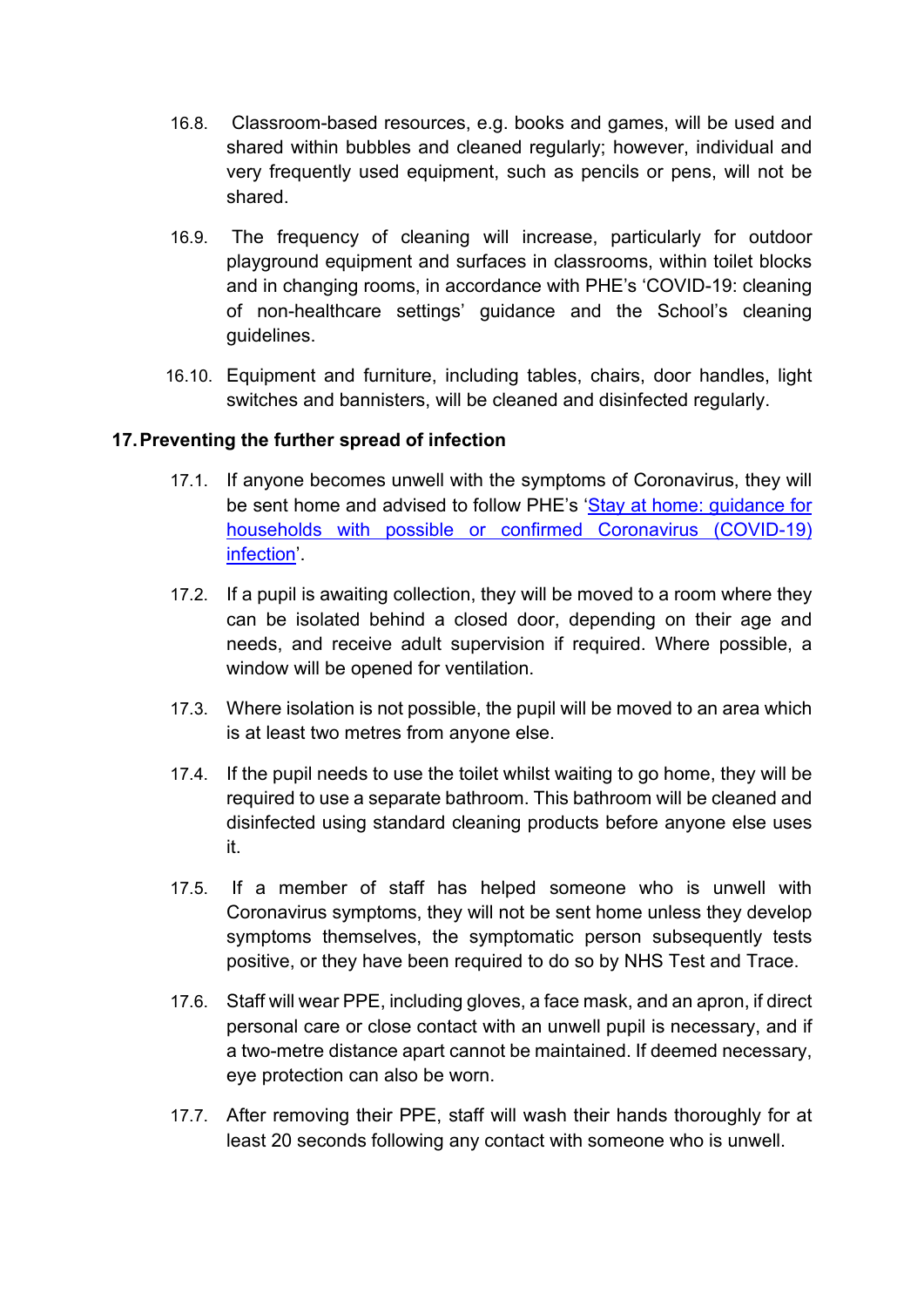- 17.8. When cleaning an area where a person with possible or confirmed Coronavirus has been, staff will use disposable gloves and an apron. Staff will wash their hands with soap and water for at least 20 seconds after all PPE has been removed.
- 17.9. If there is visible contamination to an area, e.g. with bodily fluids, cleaning staff will use additional PPE to protect their eyes, mouth and nose.
- 17.10. Areas where a symptomatic individual has passed through and spent minimal time, e.g. corridors, but which are not visibly contaminated with bodily fluids, will be cleaned thoroughly with normal cleaning products.
- 17.11. All surfaces with which a symptomatic person has come into contact will be cleaned and disinfected, including objects which are visibly contaminated and those which are potentially contaminated, e.g. door handles.
- 17.12. Disposable cloths or paper rolls and disposable mop heads will be used to clean all hard surfaces, floors, chairs, door handles and sanitary fittings, using one of the following options:
	- A combined detergent disinfectant solution at a dilution of 1,000 parts per million available chlorine (1000 ppm av.cl)
	- A household detergent followed by disinfection (1000 ppm av.cl), following the manufacturer's instructions for dilution, application and contact times
	- An alternative disinfectant which is checked to ensure it is effective against enveloped viruses
- 17.13. Cleaning staff will be asked to:
	- Avoid creating splashes and spray when cleaning.
	- Dispose of any cloths and mop heads used by putting them into waste bags.
	- Steam clean items that cannot be cleaned using detergents, e.g. upholstered furniture.
	- Dispose of items that are heavily contaminated with body fluids and cannot be cleaned by washing.
	- Ensure that bins are emptied throughout the day.
- 17.14. Waste from possible cases and the cleaning of potentially infected areas will be put into a plastic rubbish bag which will be tied when full. The plastic bag will then be placed into a second tied bin bag, put in a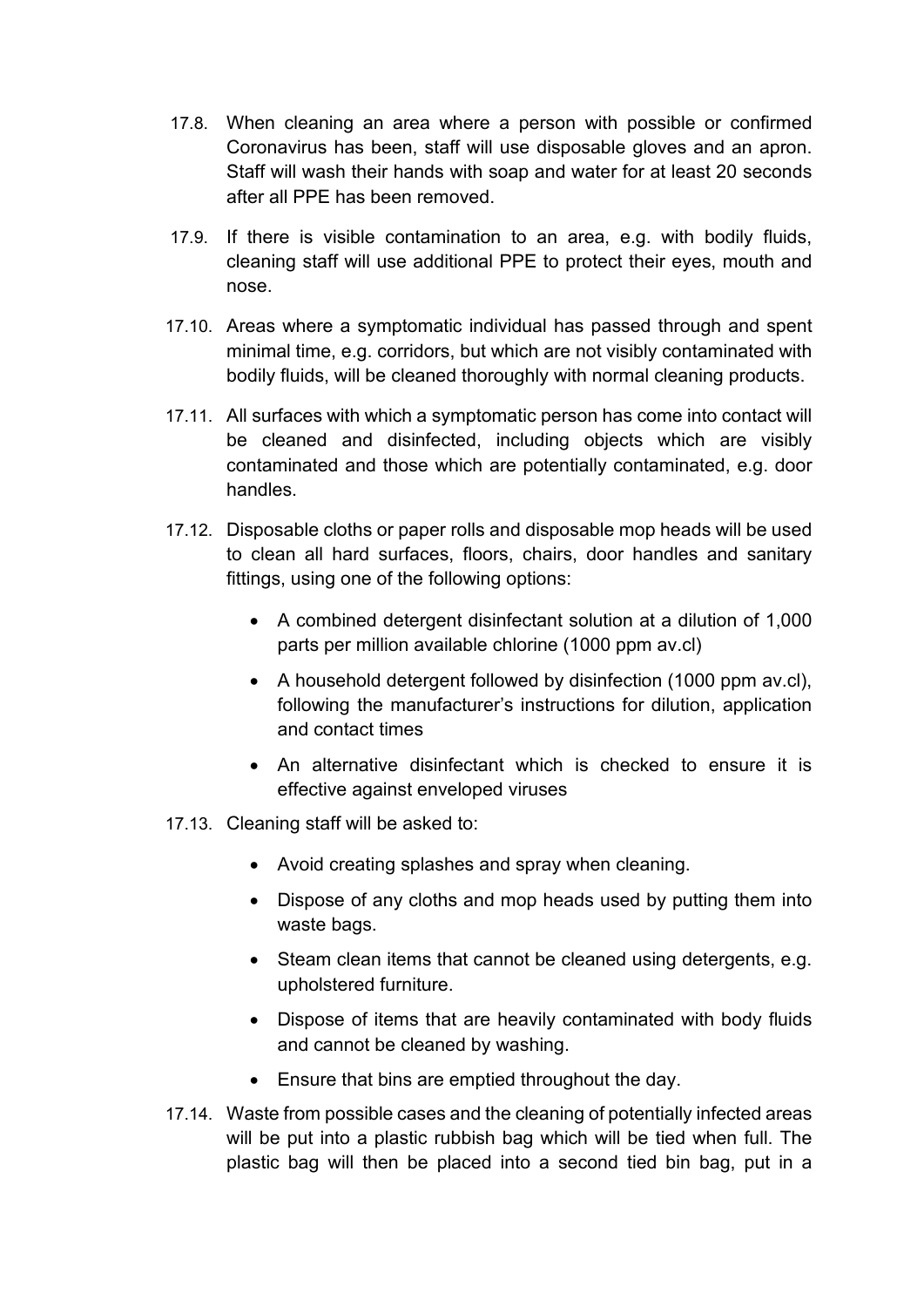suitable and secure place, and stored for 72 hours or more to reduce the risk to waste disposal workers.

# **18. Testing**

- 18.1. To meet our duty to engage with the NHS Test and Trace process, we will ensure that staff members and parents understand that they must be ready and willing to:
	- Book a test if they, or their child, are displaying symptoms of Coronavirus.
	- If they, or their child, were to test positive or contacted by NHS Test and Trace, provide details of anyone they have been in close contact with.
- 18.2. Parents and staff will be asked to inform the school immediately of any test results. If their test is negative, the staff member or pupil can return to school after self-isolation. If their test is positive, the staff member or pupil will stay in self-isolation and be allowed to return to school only once they do not have symptoms other than a cough or loss of sense or smell or taste.
- 18.3. If a staff member or pupil is confirmed to have Coronavirus, we will contact the local health protection team (HPT) as soon as possible. We will work with the local HPT to understand the action we need to take. Parents will be informed of any plans in writing.
- 18.4. If multiple Coronavirus cases are confirmed within the school, PHE will conduct an investigation and advise the appropriate action, which may include a wider bubble being asked to self-isolate, e.g. a whole year group.
- 18.5. To prepare for the possibility of multiple cases, we will keep a record of all pupils and staff members in each bubble, and any close contact that takes place between pupils and staff in other bubbles.

#### **19.Communication with parents**

19.1. The school will inform parents about the measures being taken and request they provide support with implementation, e.g. by encouraging measures to continue at home.

#### **20.Pupils with SEN**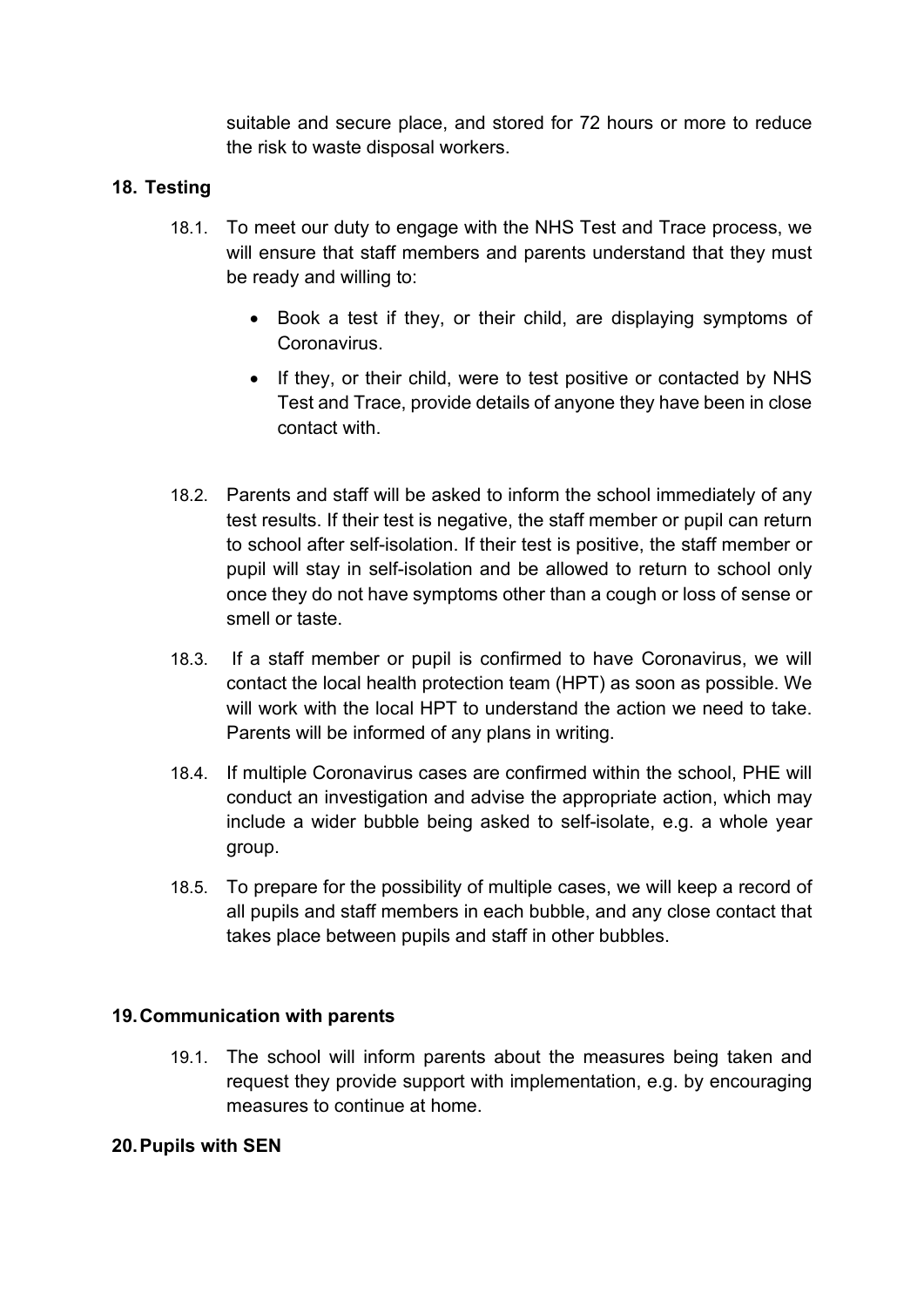- 20.1. The school will work with the SEN department and parents to decide how best to continue supporting pupils plans whilst ensuring they stay healthy and safe.
- 20.2. Some pupils with SEN or complex needs may be unable to follow social distancing guidelines. In these circumstances, staff will increase their level of self-protection by minimising close contact (where appropriate), cleaning frequently touched surfaces, and carrying out more frequent handwashing.

# **21.Monitoring and review**

- 21.1. The Head of School is responsible for continually monitoring PHE and DfE updates and updating this appendix in line with any changes to government guidance.
- 21.2. Any changes to this appendix will be communicated to all staff, parents and relevant stakeholders.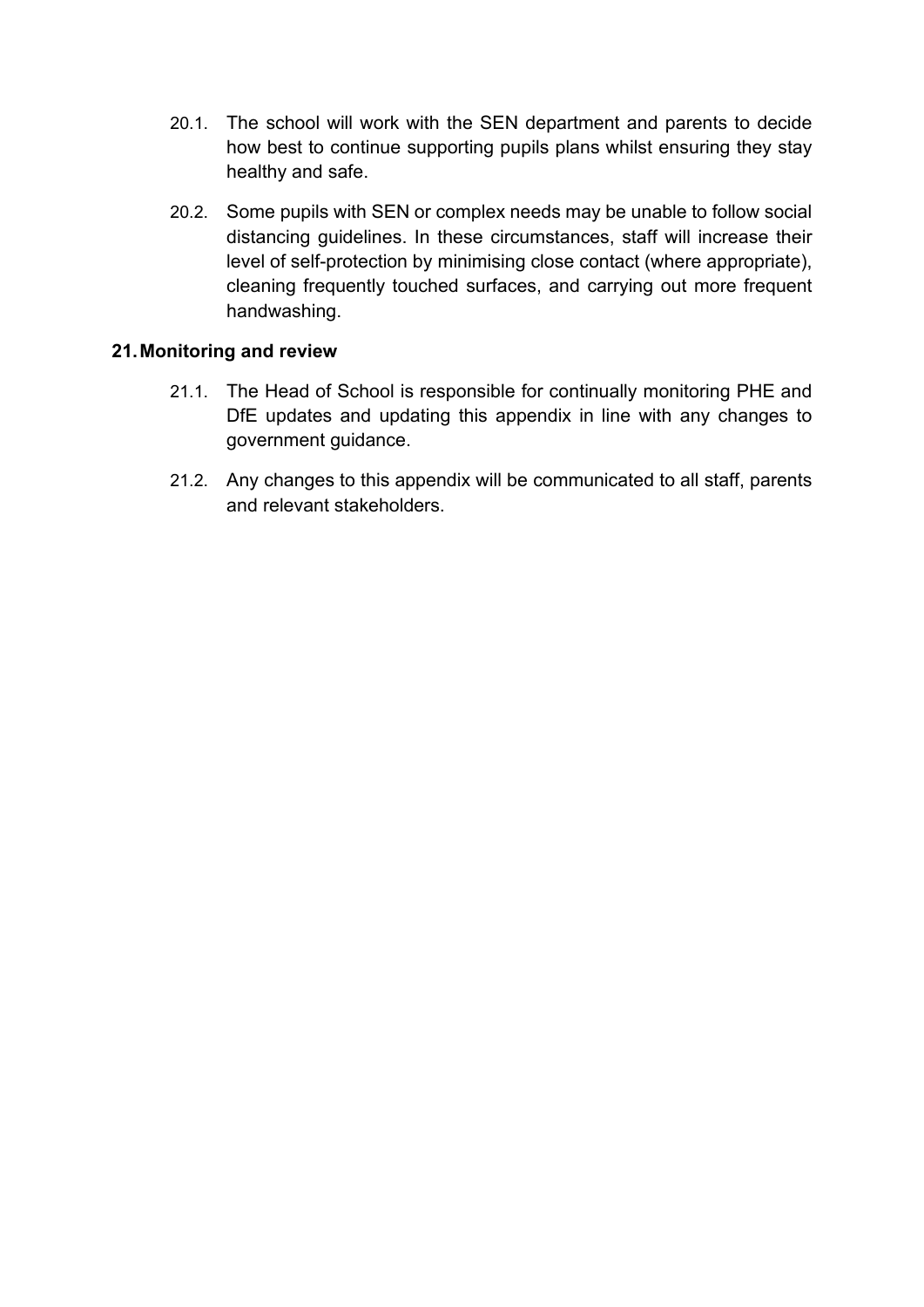# **Managing Specific Infectious Diseases**

<span id="page-20-0"></span>

| <b>Disease</b> | <b>Symptoms</b>                                                                                                                                                                                                                                                                                    | <b>Considerations</b>                                                                                                                                                                                              | <b>Exclusion period</b>                                                                                                                                                                                                                                                                             |
|----------------|----------------------------------------------------------------------------------------------------------------------------------------------------------------------------------------------------------------------------------------------------------------------------------------------------|--------------------------------------------------------------------------------------------------------------------------------------------------------------------------------------------------------------------|-----------------------------------------------------------------------------------------------------------------------------------------------------------------------------------------------------------------------------------------------------------------------------------------------------|
| Athlete's foot | Scaling or cracking of the skin, particularly<br>between the toes, or blisters containing fluid. The<br>infection may be itchy.                                                                                                                                                                    | Cases are advised to see their GP for<br>advice and treatment.                                                                                                                                                     | Exclusion is not necessary.                                                                                                                                                                                                                                                                         |
| Chicken pox    | Sudden onset of fever with a runny nose, cough<br>and generalised rash. The rash then blisters and<br>scabs over. Several blisters may develop at once,<br>so there may be scabs in various stages of<br>development. Some mild infections may not<br>present symptoms.                            | Cases are advised to consult their GP.                                                                                                                                                                             | Chickenpox is infectious from 48 hours<br>prior to a rash appearing up to five days<br>after the onset of a rash.<br>Cases will be excluded from school for<br>five days from the onset of a rash.<br>It is not necessary for all the spots to<br>have healed before the case returns to<br>school. |
| Cold sores     | The first signs of cold sores are tingling, burning<br>or itching in the affected area. Around 24 hours<br>after the first signs appear the area will redden<br>and swell, resulting in a fluid-filled blister. After<br>blistering, they break down to form ulcers then dry<br>up and crust over. | Cases are advised not to touch the cold<br>sore, or to break or pick the blisters.<br>Sufferers of cold sores should avoid<br>kissing people and should not share<br>items such as cups, towels and<br>facecloths. | Exclusion is not necessary.                                                                                                                                                                                                                                                                         |
| Conjunctivitis | The eye(s) become reddened and swollen, and<br>there may be a yellow or green discharge. Eyes<br>may feel itchy and 'gritty'.                                                                                                                                                                      | Cases are encouraged to seek advice,<br>wash their hands frequently and not to<br>rub their eyes.<br>The HPT will be contacted if an outbreak<br>occurs.                                                           | Exclusion is not necessary.                                                                                                                                                                                                                                                                         |
| Coronavirus    | A new, continuous cough, a high temperature<br>and a loss of, or change in, sense of smell or<br>taste are the main symptoms of Coronavirus.                                                                                                                                                       | Cases will be sent home, advised to<br>have a PCR test and self-isolate for 10<br>days.<br>The local HPT will be contacted if an<br>outbreak occurs.                                                               | Cases will be required to self-isolate at<br>home for 10 days.                                                                                                                                                                                                                                      |
| Food poisoning | Symptoms normally appear within one to two<br>days of contaminated food being consumed,<br>although they may start at any point between a<br>few hours and several weeks later. The main<br>symptoms are likely to be nausea, vomiting,<br>diarrhoea, stomach cramps and fever.                    | Cases will be sent home.<br>The HPT will be contacted where two or<br>more cases with similar symptoms are<br>reported.<br>The cause of a food poisoning outbreak<br>will always be investigated.                  | Cases will be excluded until 48 hours<br>have passed since symptoms were<br>present.<br>For some infections, longer exclusion<br>periods may be required. The HPT will<br>advise in such cases.                                                                                                     |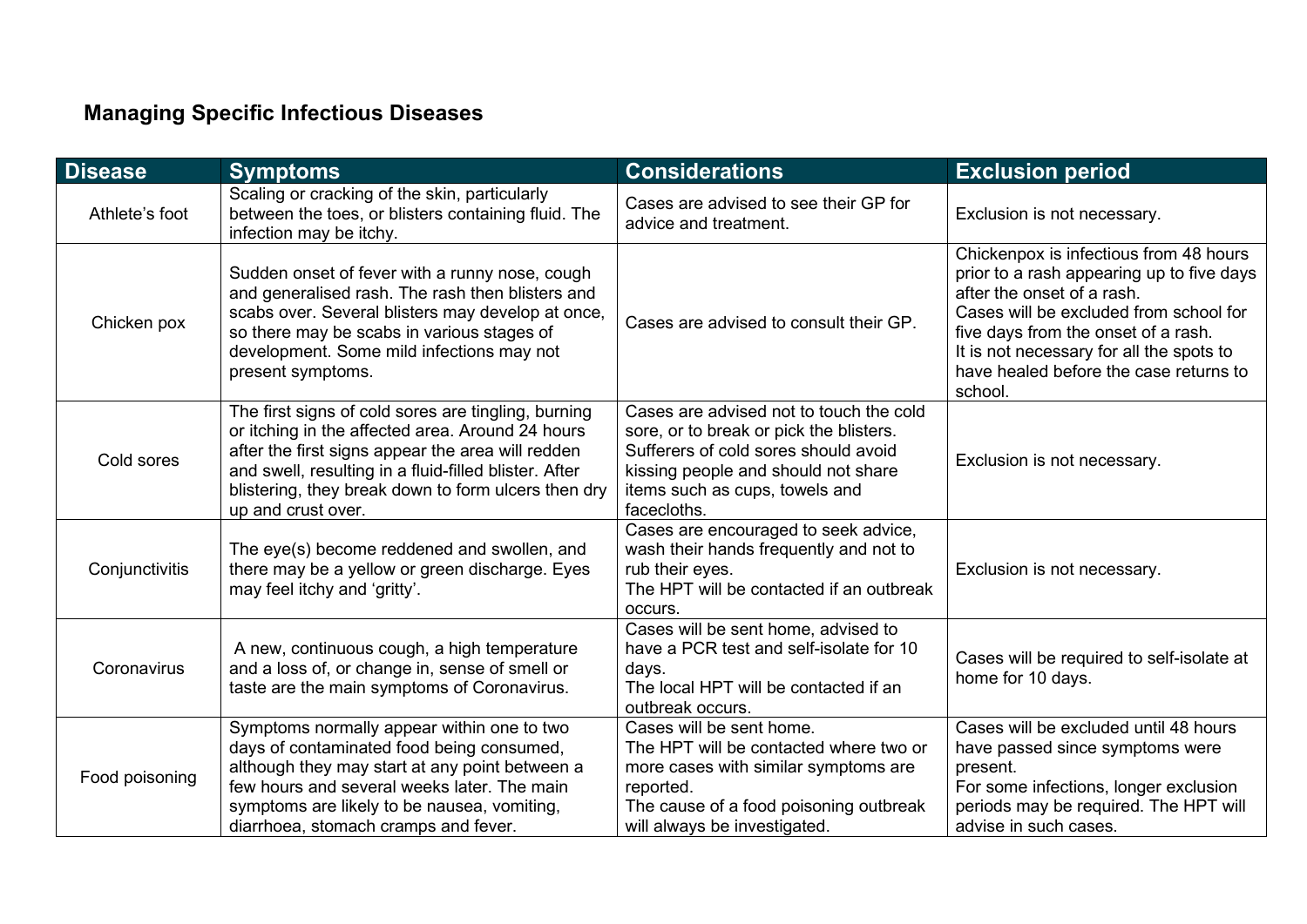| <b>Disease</b>                            | <b>Symptoms</b>                                                                                                                                     | <b>Considerations</b>                                                                                                   | <b>Exclusion period</b>                                                                                                                                                                                                                                                                                                                                                                                                         |
|-------------------------------------------|-----------------------------------------------------------------------------------------------------------------------------------------------------|-------------------------------------------------------------------------------------------------------------------------|---------------------------------------------------------------------------------------------------------------------------------------------------------------------------------------------------------------------------------------------------------------------------------------------------------------------------------------------------------------------------------------------------------------------------------|
| Giardia                                   | Symptoms include abdominal pain, bloating,<br>fatigue and pale, loose stools.                                                                       | Cases will be sent home.<br>The HPT will be contacted where two or<br>more cases with similar symptoms are<br>reported. | Cases will be excluded until 48 hours<br>have passed since symptoms were<br>present.                                                                                                                                                                                                                                                                                                                                            |
| Salmonella                                | Symptoms include diarrhoea, headache, fever<br>and, in some cases, vomiting.                                                                        | Cases will be sent home<br>The HPT will be contacted where two or<br>more cases with similar symptoms are<br>reported.  | Cases will be excluded until 48 hours<br>have passed since symptoms were<br>present.                                                                                                                                                                                                                                                                                                                                            |
| <b>Typhoid and</b><br>paratyphoid fever   | Symptoms include tiredness, fever and<br>constipation. The symptoms or paratyphoid fever<br>include fever, diarrhoea and vomiting.                  | All cases will be immediately reported to<br>the HPT.                                                                   | Cases will be excluded whilst<br>symptomatic and for 48 hours after<br>symptoms have resolved.<br>Environmental health officers or the<br>HPT may advise the school to issue a<br>lengthened exclusion period.                                                                                                                                                                                                                  |
| E. coli<br>(verocytotoxigenic<br>or VTEC) | Symptoms vary but include diarrhoea, abdominal<br>cramps, headaches and bloody diarrhoea.                                                           | Cases will immediately be sent home<br>and advised to speak to their GP.                                                | Cases will be excluded whilst<br>symptomatic and for 48 hours after<br>symptoms have resolved.<br>Where the sufferer poses an increased<br>risk, for example, food handlers, they<br>will be excluded until a negative stool<br>sample has been confirmed.<br>The HPT will be consulted in all cases.                                                                                                                           |
| Gastroenteritis                           | Symptoms include three or more liquid or semi-<br>liquid stools in a 24-hour period.                                                                | The HPT will be contacted where there<br>are more cases than usual.                                                     | Cases will be excluded from school<br>until 48 hours have passed since<br>symptoms were present.<br>If medication is prescribed, the full<br>course must be completed and there<br>must be no further symptoms displayed<br>for 48 hours following completion of the<br>course before the cases may return to<br>school.<br>Cases will be excluded from swimming<br>for two weeks following their last<br>episode of diarrhoea. |
| <b>Bacillary dysentery</b><br>(Shigella)  | Symptoms include bloody diarrhoea, vomiting,<br>abdominal pain and fever. It lasts four to seven<br>days on average, but potentially several weeks. | The school will contact the HPT.                                                                                        | Microbiological clearance is required for<br>some types of shigella. The HPT will<br>advise.                                                                                                                                                                                                                                                                                                                                    |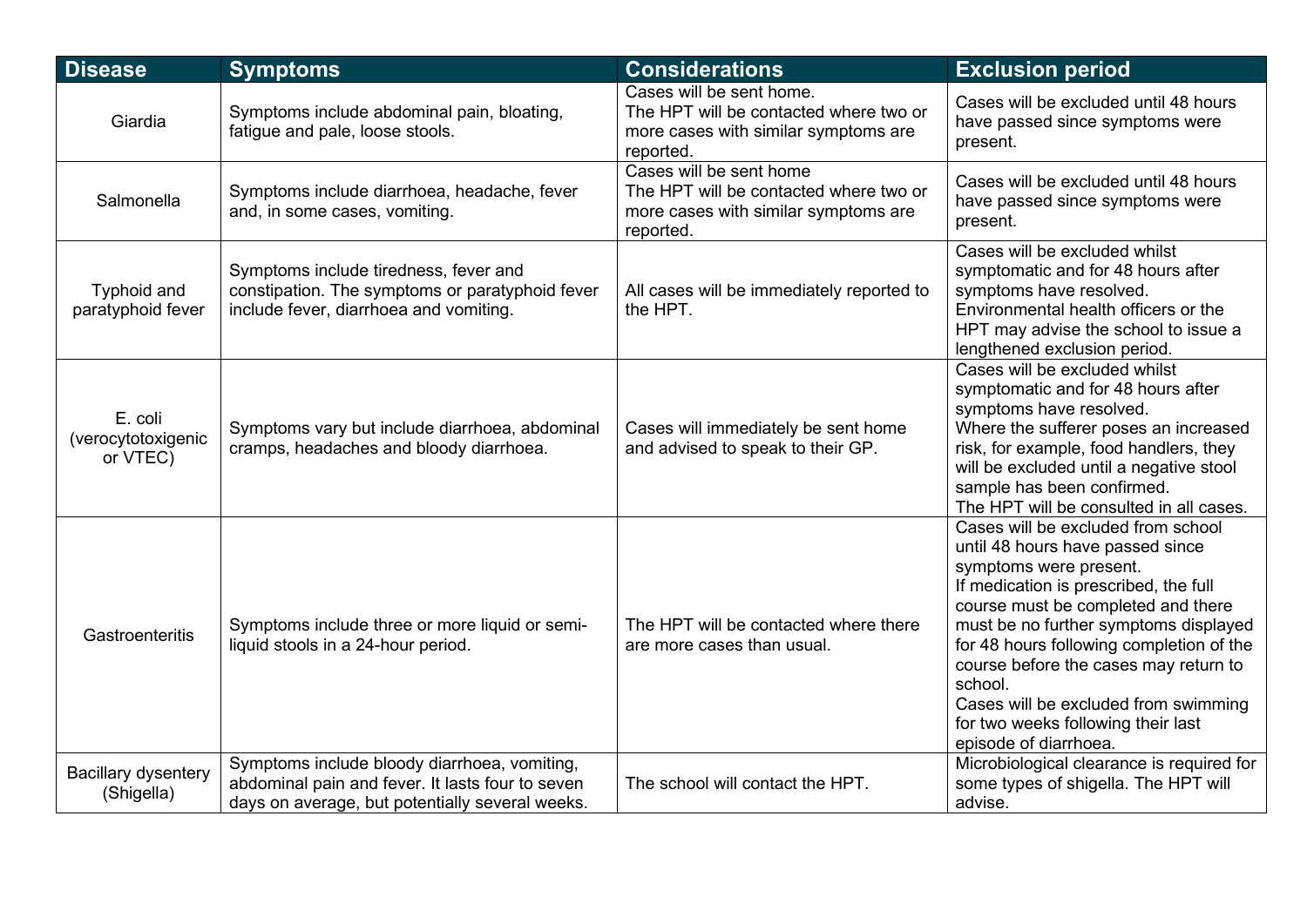| <b>Disease</b>                  | <b>Symptoms</b>                                                                                                                                                                                         | <b>Considerations</b>                                                                                                                                                                                                                                                                                                                                                                                                                                                                                                                           | <b>Exclusion period</b>                                                                                                                                                                                                                                                             |
|---------------------------------|---------------------------------------------------------------------------------------------------------------------------------------------------------------------------------------------------------|-------------------------------------------------------------------------------------------------------------------------------------------------------------------------------------------------------------------------------------------------------------------------------------------------------------------------------------------------------------------------------------------------------------------------------------------------------------------------------------------------------------------------------------------------|-------------------------------------------------------------------------------------------------------------------------------------------------------------------------------------------------------------------------------------------------------------------------------------|
| Campylobacter                   | Symptoms include diarrhoea, headache, fever<br>and, in some cases, vomiting.                                                                                                                            |                                                                                                                                                                                                                                                                                                                                                                                                                                                                                                                                                 | Cases will be excluded until 48 hours<br>have passed since symptoms were<br>present.                                                                                                                                                                                                |
| Cryptosporidiosis               | Symptoms include abdominal pain, diarrhoea and<br>occasional vomiting.                                                                                                                                  |                                                                                                                                                                                                                                                                                                                                                                                                                                                                                                                                                 | Cases will be excluded until 48 hours<br>have passed since symptoms were<br>present.                                                                                                                                                                                                |
| <b>Glandular fever</b>          | Symptoms include severe tiredness, aching<br>muscles, sore throat, fever, swollen glands and<br>occasionally jaundice.                                                                                  | The sufferer may feel unwell for several<br>months and the school will provide<br>reasonable adjustments where<br>necessary.                                                                                                                                                                                                                                                                                                                                                                                                                    | Exclusion is not necessary, and cases<br>can return to school as soon as they<br>feel well.                                                                                                                                                                                         |
| Hand, foot and<br>mouth disease | Symptoms include a fever, reduced appetite and<br>generally feeling unwell. One or two days later, a<br>rash with blisters will develop on cheeks, hands<br>and feet. Not all cases will have symptoms. |                                                                                                                                                                                                                                                                                                                                                                                                                                                                                                                                                 | Exclusion is not necessary, and cases<br>can return to school as soon as they<br>feel well.                                                                                                                                                                                         |
| <b>Head lice</b>                | Other than the detection of live lice or nits, there<br>are no immediate symptoms until two to three<br>weeks after infection, where itching and<br>scratching of the scalp occurs.                     | Treatment is only necessary when live<br>lice are seen.<br>Staff are not permitted to inspect any<br>pupil's hair for head lice.<br>If a staff member incidentally notices<br>head lice in a pupil's hair, they will inform<br>the pupil's parents and advise them to<br>treat their child's hair.<br>When a pupil has been identified as<br>having a case of head lice, a letter will be<br>sent home to all parents notifying them<br>that a case of head lice has been<br>reported and asking all parents to check<br>their children's hair. | Exclusion is not necessary.                                                                                                                                                                                                                                                         |
| <b>Hepatitis A</b>              | Symptoms include abdominal pain, loss of<br>appetite, nausea, fever and tiredness, followed by<br>jaundice, dark urine and pale faeces.                                                                 | The illness in children usually lasts one<br>to two weeks, but can last longer and be<br>more severe in adults.                                                                                                                                                                                                                                                                                                                                                                                                                                 | Cases are excluded while unwell and<br>for seven days after the onset of<br>jaundice (or the onset of symptoms if<br>no jaundice presents), the case is<br>under five years of age or where<br>hygiene is poor.<br>There is no need to exclude older<br>children with good hygiene. |
| <b>Hepatitis B</b>              | Symptoms include general tiredness, nausea,<br>vomiting, loss of appetite, fever and dark urine,<br>and older cases may develop jaundice.                                                               | The HPT will be contacted where advice<br>is required.                                                                                                                                                                                                                                                                                                                                                                                                                                                                                          | Acute cases will be too ill to attend<br>school and their doctor will advise when<br>they are fit to return.                                                                                                                                                                        |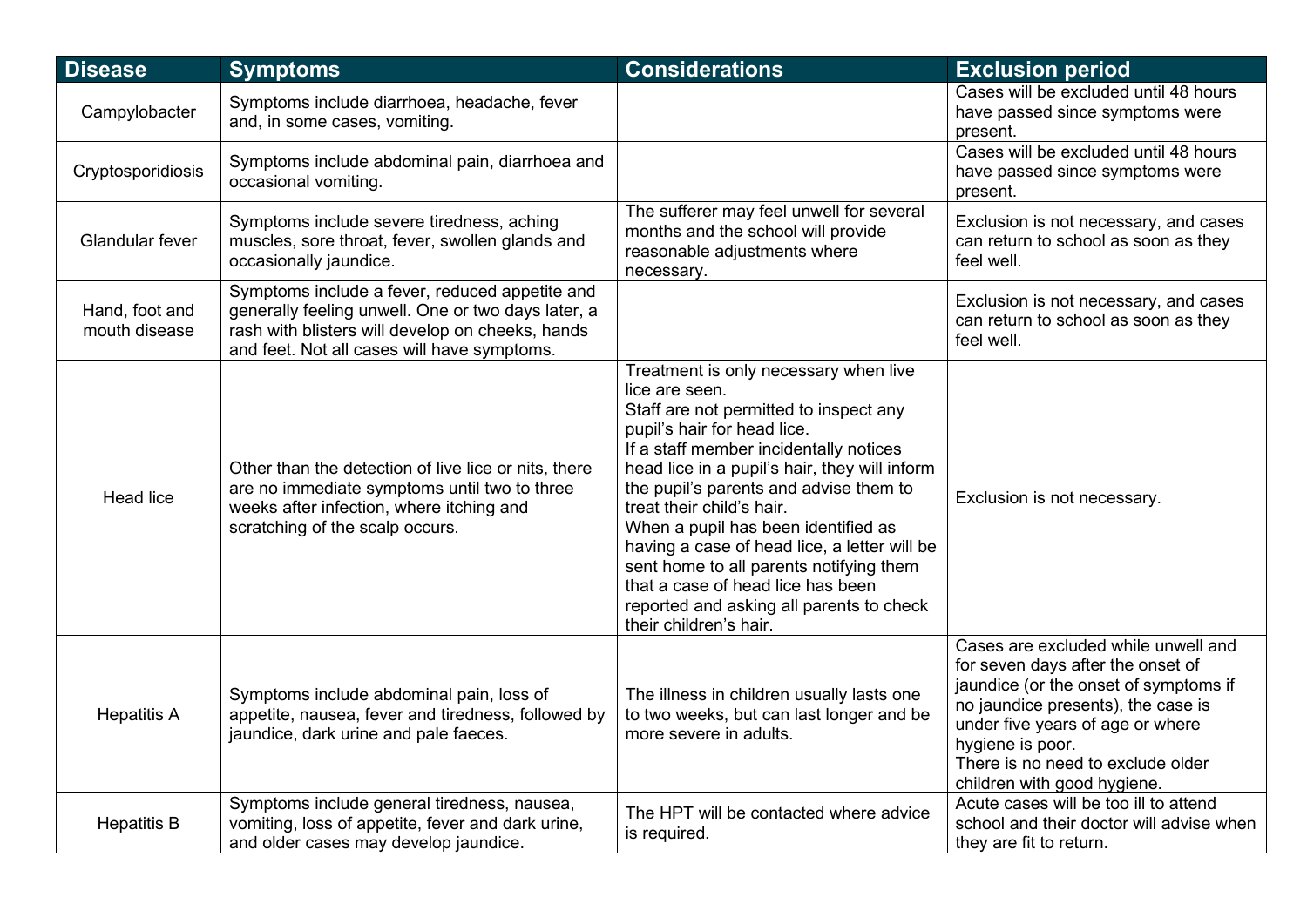| <b>Disease</b>                                               | <b>Symptoms</b>                                                                                                                                                                                                                      | <b>Considerations</b>                                                                                                                                                                                                                                                                                                                  | <b>Exclusion period</b>                                                                                                                                                                                             |
|--------------------------------------------------------------|--------------------------------------------------------------------------------------------------------------------------------------------------------------------------------------------------------------------------------------|----------------------------------------------------------------------------------------------------------------------------------------------------------------------------------------------------------------------------------------------------------------------------------------------------------------------------------------|---------------------------------------------------------------------------------------------------------------------------------------------------------------------------------------------------------------------|
|                                                              |                                                                                                                                                                                                                                      | The procedures for dealing with blood<br>and other bodily fluids will always be<br>followed.<br>The accident book will always be<br>completed with details of injuries or<br>adverse events related to cases.                                                                                                                          | Chronic cases will not be excluded or<br>have their activities restricted.<br>Staff with chronic hepatitis B infections<br>will not be excluded.                                                                    |
| <b>Hepatitis C</b>                                           | Symptoms are often vague but may include loss<br>of appetite, fatigue, nausea and abdominal pain.<br>Less commonly, jaundice may occur.                                                                                              | The procedures for dealing with blood<br>and other bodily fluids will always be<br>followed.<br>The accident book will always be<br>completed with details of injuries or<br>adverse events related to cases.                                                                                                                          | Cases will not be excluded or have their<br>activities restricted.                                                                                                                                                  |
| Impetigo                                                     | Symptoms include lesions on the face, flexures<br>and limbs.                                                                                                                                                                         | Towels, facecloths and eating utensils<br>will not be shared by pupils.<br>Toys and play equipment will be cleaned<br>thoroughly.                                                                                                                                                                                                      | Cases will be excluded until lesions<br>have healed and crusted or 48 hours<br>after commencing antibiotic treatment.                                                                                               |
| Influenza                                                    | Symptoms include headache, fever, cough, sore<br>throat, aching muscles and joints, and tiredness.                                                                                                                                   | Those in risk groups will be encouraged<br>to have the influenza vaccine.<br>Anyone with flu-like symptoms will stay<br>home until they have recovered.<br>Pupils under 16 will not be given aspirin.                                                                                                                                  | Cases will remain home until they have<br>fully recovered.                                                                                                                                                          |
| <b>Measles</b>                                               | Symptoms include a runny nose, cough,<br>conjunctivitis, high fever and small white spots<br>around the cheeks. Around the third day, a rash<br>of flat red or brown blotches may appear on the<br>face then spread around the body. | Pregnant staff members and those with<br>weak immune systems will be<br>encouraged to contact their GP<br>immediately for advice if they come into<br>contact with measles.                                                                                                                                                            | Cases are excluded for four days after<br>the onset of a rash.                                                                                                                                                      |
| Meningitis                                                   | Symptoms include fever, severe headaches,<br>photophobia, stiff neck, non-blanching rash,<br>vomiting and drowsiness.                                                                                                                | Meningitis is a notifiable disease.                                                                                                                                                                                                                                                                                                    | Once a case has received any<br>necessary treatment, they can return to<br>school.                                                                                                                                  |
| Meningococcal<br>meningitis and<br>meningitis<br>septicaemia | Symptoms include fever, severe headaches,<br>photophobia, stiff neck and a non-blanching rash.                                                                                                                                       | Medical advice will be sought<br>immediately.<br>The confidentiality of the case will always<br>be respected.<br>The HPT and school health advisor will<br>be notified of a case of meningococcal<br>disease in the school. The HPT will<br>conduct a risk assessment and organise<br>antibiotics for household and close<br>contacts. | When the case has been treated and<br>recovered, they can return to school.<br>Exclusion is not necessary for<br>household or close contacts unless<br>they have symptoms suggestive of<br>meningococcal infection. |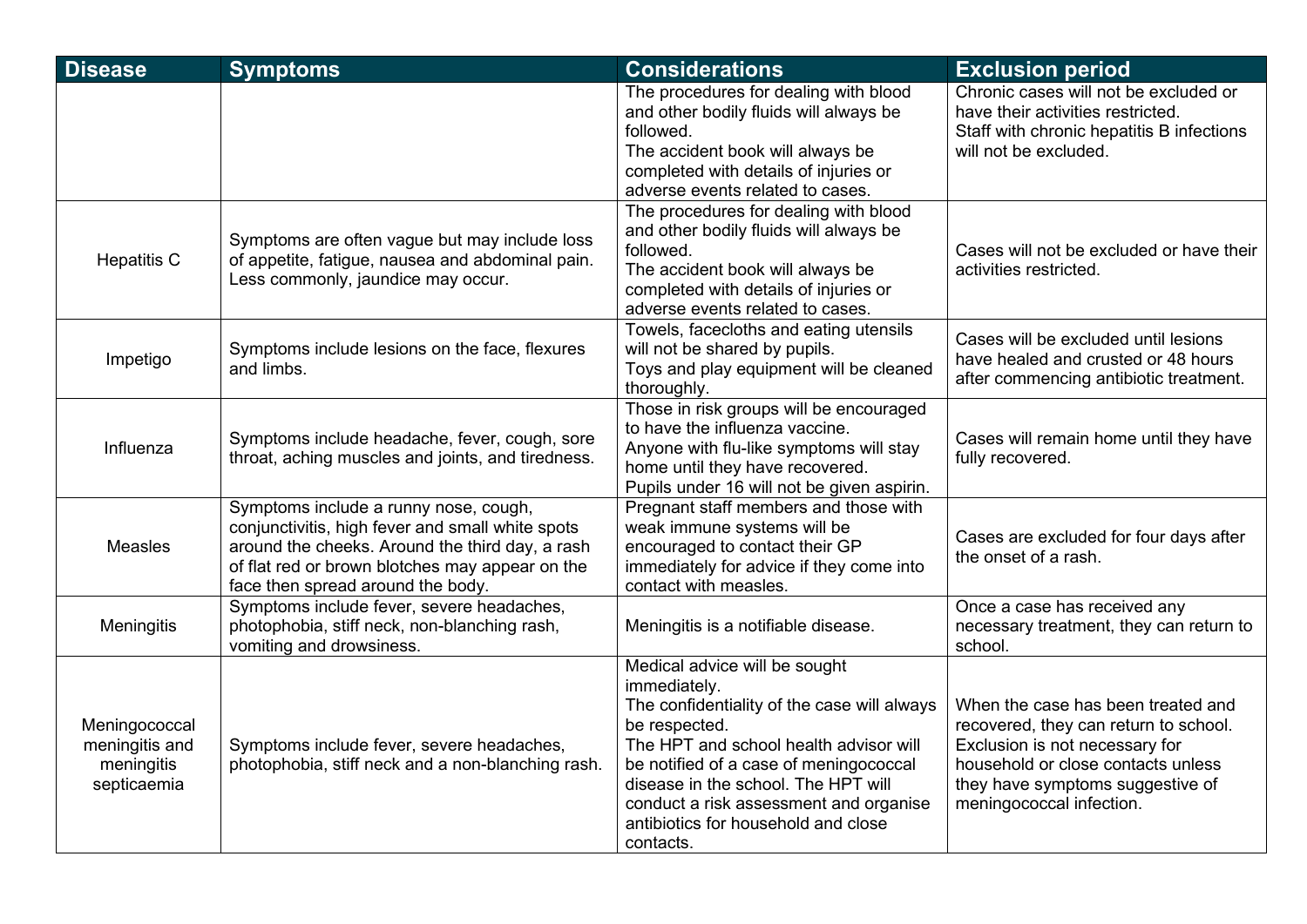| <b>Disease</b>                                          | <b>Symptoms</b>                                                                                                                                                                                                                                                                                          | <b>Considerations</b>                                                                                                                                                                                                                                            | <b>Exclusion period</b>                                                                                                                         |
|---------------------------------------------------------|----------------------------------------------------------------------------------------------------------------------------------------------------------------------------------------------------------------------------------------------------------------------------------------------------------|------------------------------------------------------------------------------------------------------------------------------------------------------------------------------------------------------------------------------------------------------------------|-------------------------------------------------------------------------------------------------------------------------------------------------|
|                                                         |                                                                                                                                                                                                                                                                                                          | The HPT will be notified if two cases of<br>meningococcal disease occur in the<br>school within four weeks.                                                                                                                                                      |                                                                                                                                                 |
| Meningitis (viral)                                      | Symptoms include headache, fever,<br>gastrointestinal or upper respiratory tract<br>involvement and, in some cases, a rash.                                                                                                                                                                              | The case will be encouraged to consult<br>their GP.<br>If more than once case occurs, the HPT<br>will be consulted.                                                                                                                                              | No exclusion is required.                                                                                                                       |
| Meticillin resistant<br>staphylococcus<br>aureus (MRSA) | Symptoms are rare but include skin infections and<br>boils.                                                                                                                                                                                                                                              | All infected wounds will be covered.                                                                                                                                                                                                                             | No exclusion is required.                                                                                                                       |
| <b>Mumps</b>                                            | Symptoms include a raised temperature and<br>general malaise. Then, stiffness or pain in the<br>jaws and neck is common. Following this, the<br>glands in the cheeks and under the jaw swell up<br>and cause pain (this can be on one or both sides).<br>Mumps may also cause swelling of the testicles. | The case will be encouraged to consult<br>their GP.<br>Parents are encouraged to immunise<br>their children against mumps.                                                                                                                                       | Cases can return to school five days<br>after the onset of swelling if they feel<br>able to do so.                                              |
| Ringworm                                                | Symptoms vary depending on the area of the<br>body affected.                                                                                                                                                                                                                                             | Pupils with ringworm of the feet will wear<br>socks and trainers at all times and cover<br>their feet during physical education.                                                                                                                                 | No exclusion is usually necessary.<br>For infections of the skin and scalp,<br>cases can return to school once they<br>have received treatment. |
| Rotavirus                                               | Symptoms include severe diarrhoea, stomach<br>cramps, vomiting, dehydration and mild fever.                                                                                                                                                                                                              | Cases will be sent home if unwell and<br>encouraged to speak to their GP.                                                                                                                                                                                        | Cases will be excluded until 48 hours<br>have passed since symptoms were<br>present.                                                            |
| Rubella (German<br>Measles)                             | Symptoms are usually mild, with a rash being the<br>first indication. There may also be mild catarrh,<br>headaches or vomiting. There may be a slight<br>fever and some tenderness in the neck, armpits<br>or groin, and there may be joint pains.                                                       |                                                                                                                                                                                                                                                                  | Cases will be excluded for six days<br>from the appearance of the rash.                                                                         |
| <b>Scabies</b>                                          | Symptoms include tiny pimples and nodules on a<br>rash, with burrows commonly seen on the wrists,<br>palms, elbows, genitalia and buttocks.                                                                                                                                                              | All household contacts and any other<br>very close contacts should have one<br>treatment at the same time as the<br>second treatment of the case.<br>The second treatment must not be<br>missed and should be carried out one<br>week after the first treatment. | Cases will be excluded until after the<br>first treatment has been carried out.                                                                 |
| <b>Scarlet Fever</b>                                    | Symptoms include acute inflammation of the<br>pharynx or tonsils, with tonsils reddening in colour<br>and becoming partially covered with a thick,<br>yellowish exudate. In severe cases, there may be                                                                                                   | Antibiotic treatment is recommended, as<br>a person is infectious for two to three<br>weeks if antibiotics are not administered.                                                                                                                                 | Cases are excluded for 24 hours<br>following appropriate antibiotic<br>treatment.                                                               |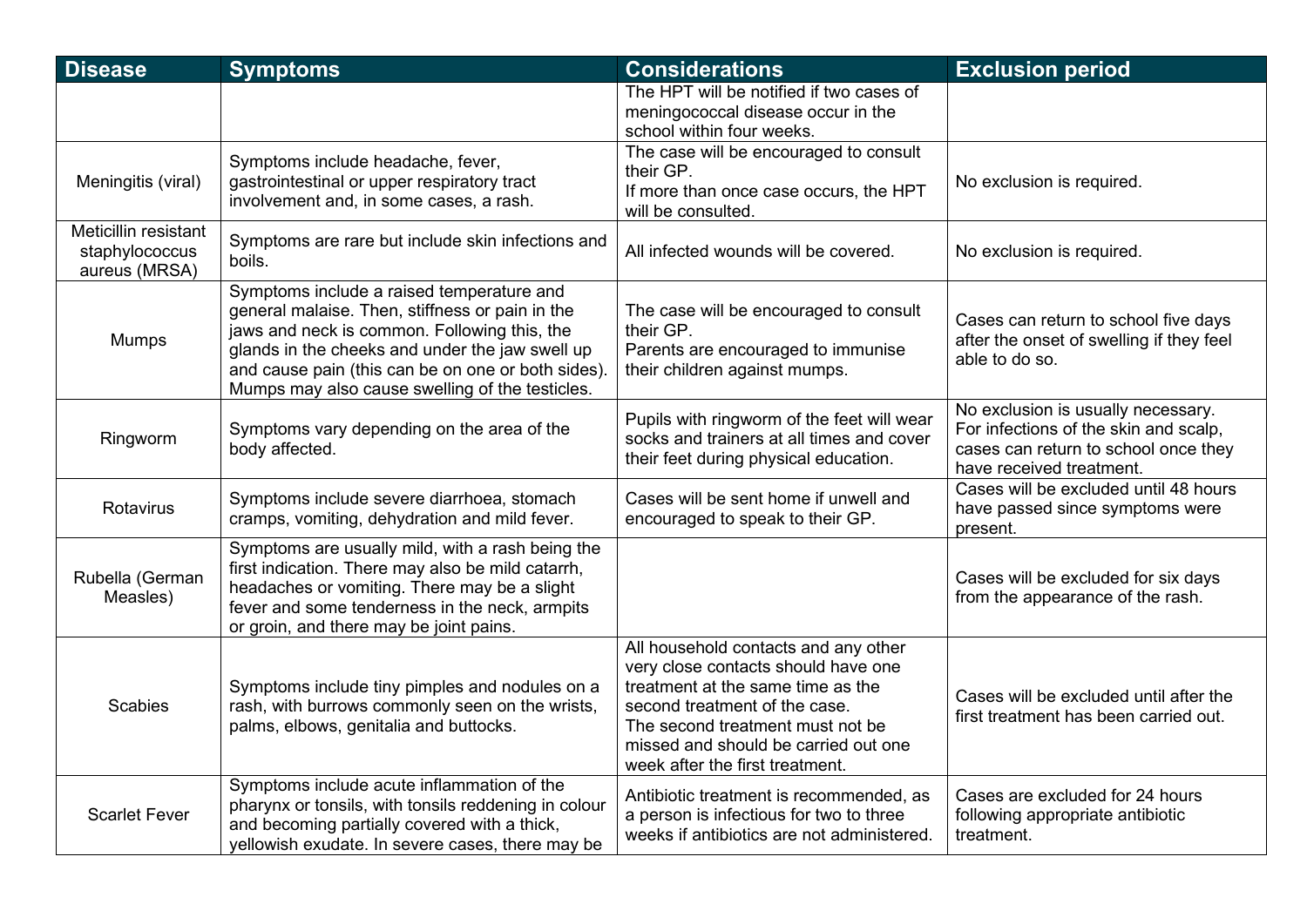| <b>Disease</b>                                                          | <b>Symptoms</b>                                                                                                                                                                                                                                                                | <b>Considerations</b>                                                                                                        | <b>Exclusion period</b>                                                                                                                                                                                                                                                                                                                               |
|-------------------------------------------------------------------------|--------------------------------------------------------------------------------------------------------------------------------------------------------------------------------------------------------------------------------------------------------------------------------|------------------------------------------------------------------------------------------------------------------------------|-------------------------------------------------------------------------------------------------------------------------------------------------------------------------------------------------------------------------------------------------------------------------------------------------------------------------------------------------------|
|                                                                         | a high fever, difficulty swallowing and tender,<br>enlarged lymph nodes. A rash develops on the<br>first day of fever and is red, generalised, pinhead<br>in size and gives the skin a sandpaper-like<br>texture, with the tongue developing a strawberry-<br>like appearance. | If two or more cases occur, the HPT will<br>be contacted.                                                                    |                                                                                                                                                                                                                                                                                                                                                       |
| Slapped cheek<br>syndrome,<br>Parvovirus B19,<br><b>Fifth's Disease</b> | Where symptoms develop, they include a rose-<br>red rash making the cheeks appear bright red.                                                                                                                                                                                  | Cases will be encouraged to visit their<br>GP.                                                                               | Exclusion is not required.                                                                                                                                                                                                                                                                                                                            |
| Threadworm                                                              | Symptoms include itching around the anus,<br>particularly at night.                                                                                                                                                                                                            | Cases will be encouraged to visit their<br>GP.                                                                               | Exclusion is not required.                                                                                                                                                                                                                                                                                                                            |
| Tuberculosis (TB)                                                       | Symptoms include cough, loss of appetite, weight<br>loss, fever, sweating (particularly at night),<br>breathlessness and pains in the chest. TB in parts<br>of the body other than the lungs may produce a<br>painful lump or swelling.                                        | Advice will be sought from the HPT<br>before taking any action, and regarding<br>exclusion periods.                          | Cases with infectious TB can return to<br>school after two weeks of treatment if<br>well enough to do so, and as long as<br>they have responded to anti-TB<br>therapy.<br>Cases with non-pulmonary TB, and<br>cases with pulmonary TB who have<br>effectively completed two weeks of<br>treatment as confirmed by TB nurses,<br>will not be excluded. |
| Whooping cough<br>(pertussis)                                           | Symptoms include a heavy cold with a persistent<br>cough. The cough generally worsens and<br>develops the characteristic 'whoop'. Coughing<br>spasms may be worse at night and may be<br>associated with vomiting.                                                             | Cases will be advised to see their GP.<br>Parents are advised to have their<br>children immunised against whooping<br>cough. | Cases will not return to school until they<br>have had 48 hours of appropriate<br>treatment with antibiotics and feel well<br>enough to do so, or 21 days from the<br>onset of illness if no antibiotic treatment<br>is given.<br>Cases will be allowed to return in the<br>above circumstances, even if they are<br>still coughing.                  |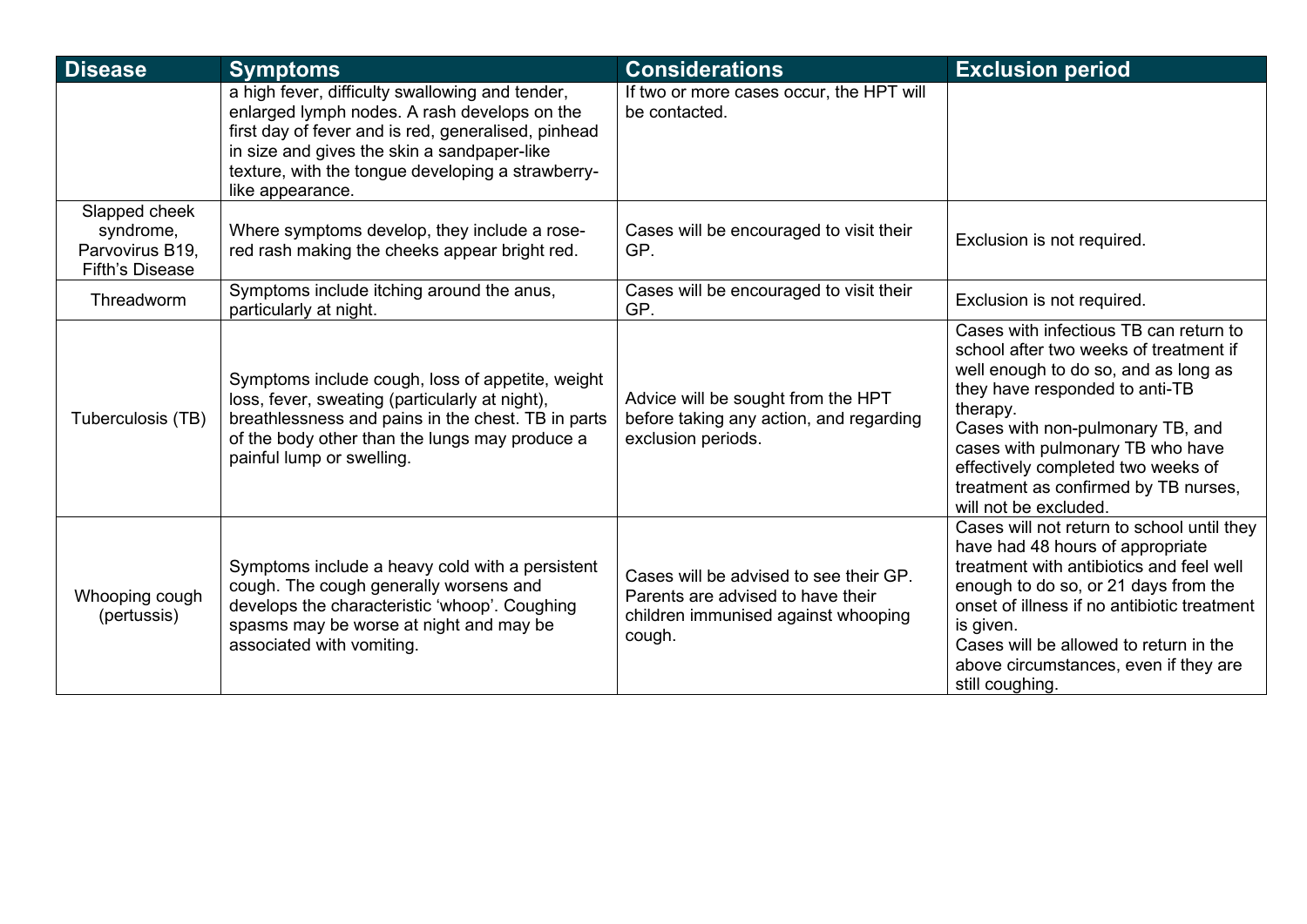# **Infection Absence Periods**

This table details the minimum required period for staff and pupils to stay away from school following an infection, as recommended by PHE. \*Identifies a notifiable disease. It is a statutory requirement that doctors report these diseases to their local PHE centre.

| <b>Infection</b>             | Recommended minimum period<br>to stay away from school                                          | <b>Comments</b>                                                                                        |
|------------------------------|-------------------------------------------------------------------------------------------------|--------------------------------------------------------------------------------------------------------|
| Athlete's foot               | None                                                                                            | Treatment is recommended; however, this is not a serious condition.                                    |
| Chicken pox                  | Until all vesicles have crusted over                                                            | Follow procedures for vulnerable children and pregnant staff.                                          |
| Cold sores                   | None                                                                                            | Avoid contact with the sores.                                                                          |
| Conjunctivitis               | None                                                                                            | If an outbreak occurs, consult the HPT.                                                                |
| Coronavirus                  | 10 days self-isolation from start of<br>symptoms or 10-days from date of<br>PCR if asymptomatic | If Coronavirus is suspected, PCR testing is advised.                                                   |
| Diarrhoea and/or<br>vomiting | Whilst symptomatic and 48 hours<br>from the last episode                                        | GPs should be contacted if diarrhoea or vomiting occur after taking part in<br>water-based activities. |
| Diphtheria*                  | Exclusion is essential.                                                                         | Family contacts must be excluded until cleared by the HPT and the HPT must<br>always by consulted.     |
| Flu (influenza)              | Until recovered                                                                                 | Report outbreaks to the HPT.                                                                           |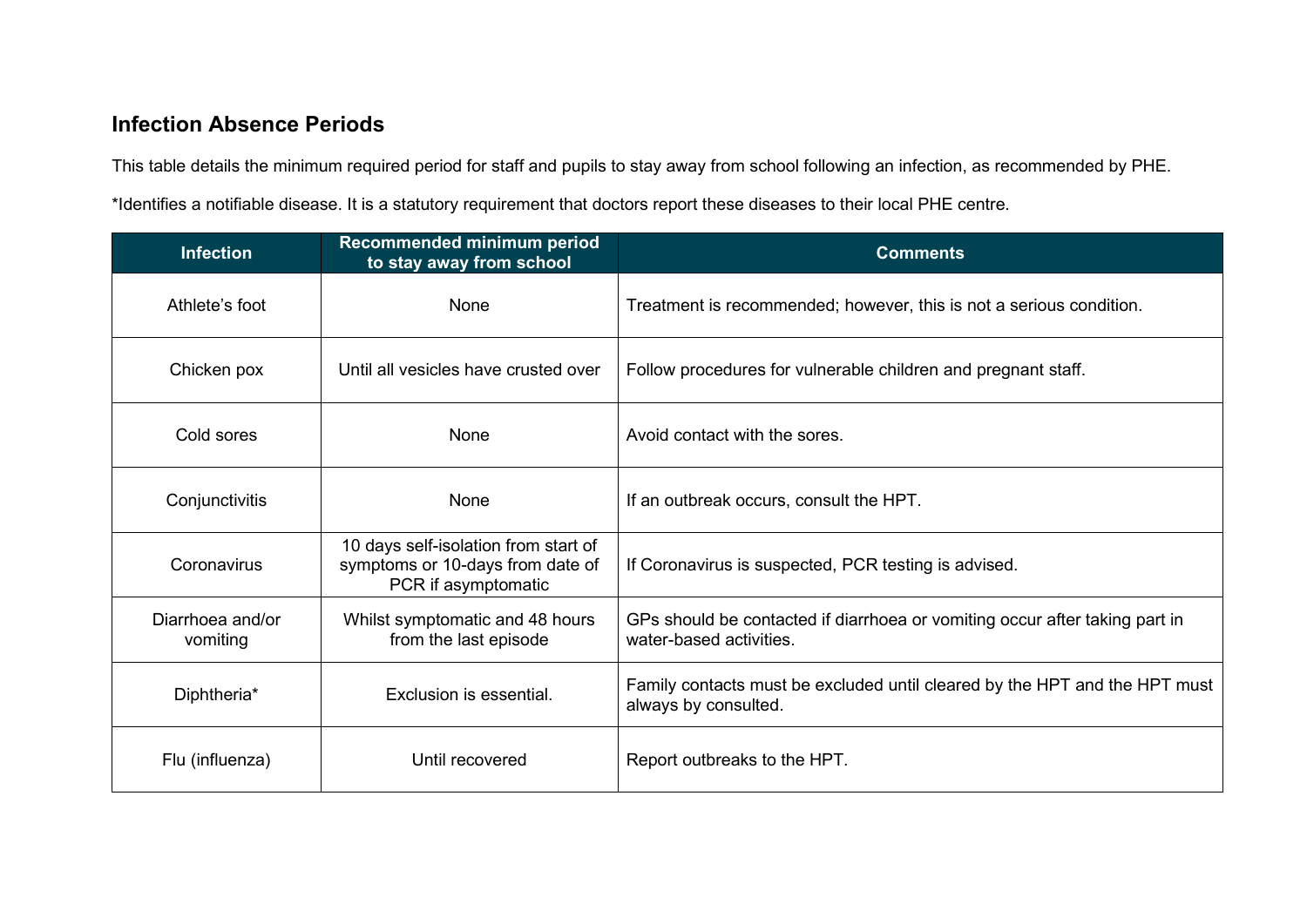| <b>Infection</b>                           | Recommended minimum period<br>to stay away from school                                       | <b>Comments</b>                                                                                                                      |  |
|--------------------------------------------|----------------------------------------------------------------------------------------------|--------------------------------------------------------------------------------------------------------------------------------------|--|
| <b>Glandular fever</b>                     | None                                                                                         |                                                                                                                                      |  |
| Hand foot and mouth                        | None                                                                                         | Contact the HPT if a large number of children are affected. Exclusion may be<br>considered in some circumstances.                    |  |
| <b>Head lice</b>                           | None                                                                                         | Treatment recommended only when live lice seen.                                                                                      |  |
| Hepatitis A*                               | Seven days after onset of jaundice<br>or other symptoms                                      | If it is an outbreak, the HPT will advise on control measures.                                                                       |  |
| Hepatitis B*, C* and HIV                   | <b>None</b>                                                                                  | Not infectious through casual contact. Procedures for bodily fluid spills must<br>be followed.                                       |  |
| Impetigo                                   | 48 hours after commencing antibiotic<br>treatment, or when lesions are<br>crusted and healed | Antibiotic treatment is recommended to speed healing and reduce the<br>infectious period.                                            |  |
| Measles*                                   | Four days from onset of rash                                                                 | Preventable by vaccination (MMR). Follow procedures for vulnerable children<br>and pregnant staff.                                   |  |
| Meningococcal<br>meningitis*/ septicaemia* | Until recovered                                                                              | Meningitis ACWY and B are preventable by vaccination.<br>The HPT will advise on any action needed.                                   |  |
| Meningitis* due to other<br>bacteria       | Until recovered                                                                              | Hib and pneumococcal meningitis are preventable by vaccination. The HPT<br>will advise on any action needed.                         |  |
| Meningitis viral*                          | None                                                                                         | As this is a milder form of meningitis, there is no reason to exclude those who<br>have been in close contact with infected persons. |  |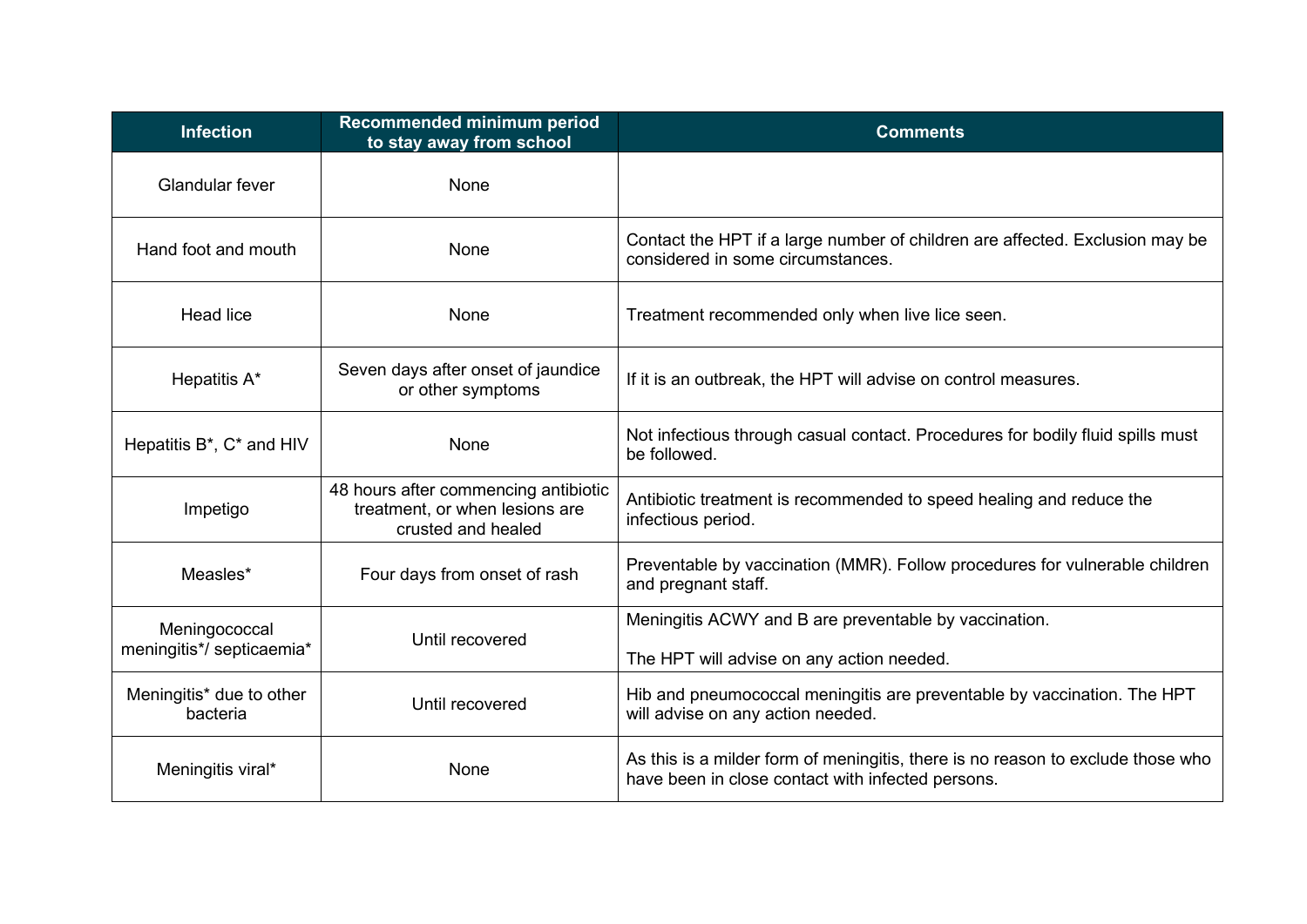| <b>Infection</b>                               | Recommended minimum period<br>to stay away from school                                                                                                                  | <b>Comments</b>                                                                                                                                                                                                                                                                                                                                   |  |
|------------------------------------------------|-------------------------------------------------------------------------------------------------------------------------------------------------------------------------|---------------------------------------------------------------------------------------------------------------------------------------------------------------------------------------------------------------------------------------------------------------------------------------------------------------------------------------------------|--|
| <b>MRSA</b>                                    | <b>None</b>                                                                                                                                                             | Good hygiene, in particular environmental cleaning and handwashing, is<br>important to minimise the spread. The local HPT should be consulted.                                                                                                                                                                                                    |  |
| Mumps*                                         | Five days after onset of swelling                                                                                                                                       | Preventable by vaccination with two doses of MMR.                                                                                                                                                                                                                                                                                                 |  |
| Ringworm                                       | Exclusion is not usually required                                                                                                                                       | Treatment is required.                                                                                                                                                                                                                                                                                                                            |  |
| Rubella (German<br>measles)                    | Four days from onset of rash                                                                                                                                            | Preventable by two doses of immunisation (MMR). Follow procedures for<br>pregnant staff.                                                                                                                                                                                                                                                          |  |
| Scarlet fever                                  | 24 hours after commencing antibiotic<br>treatment                                                                                                                       | Antibiotic treatment is recommended, as a person is infectious for two to<br>three weeks if antibiotics are not administered. If two or more cases occur,<br>the HPT should be contacted.                                                                                                                                                         |  |
| <b>Scabies</b>                                 | Can return to school after first<br>treatment                                                                                                                           | The infected person's household and those who have been in close contact<br>will also require treatment.                                                                                                                                                                                                                                          |  |
| Slapped cheek/Fifth<br>disease/Parvo Virus B19 | None (once rash has developed)                                                                                                                                          | Follow procedures for vulnerable children and pregnant staff.                                                                                                                                                                                                                                                                                     |  |
| Threadworms                                    | <b>None</b>                                                                                                                                                             | Treatment recommended for the infected person and household contacts.                                                                                                                                                                                                                                                                             |  |
| <b>Tonsillitis</b>                             | <b>None</b>                                                                                                                                                             | There are many causes, but most causes are virus-based and do not require<br>antibiotics.                                                                                                                                                                                                                                                         |  |
| Tuberculosis (TB)                              | Pupils with infectious TB can return<br>to school after two weeks of<br>treatment if well enough to do so,<br>and as long as they have responded<br>to anti-TB therapy. | Only pulmonary (lung) TB is infectious. It requires prolonged close contact to<br>spread. Cases with non-pulmonary TB, and cases with pulmonary TB who<br>have effectively completed two weeks of treatment as confirmed by TB<br>nurses, should not be excluded. Consult the local HPT before disseminating<br>information to staff and parents. |  |
| Warts and verrucae                             | None                                                                                                                                                                    | Verrucae should be covered in swimming pools, gymnasiums and changing<br>rooms.                                                                                                                                                                                                                                                                   |  |
| Whooping cough<br>(pertussis)*                 | Two days from commencing<br>antibiotic treatment, or 21 days from<br>the onset of illness if no antibiotic<br>treatment is given                                        | Preventable by vaccination. Non-infectious coughing can continue for many<br>weeks after treatment. The HPT will organise any necessary contact tracing.                                                                                                                                                                                          |  |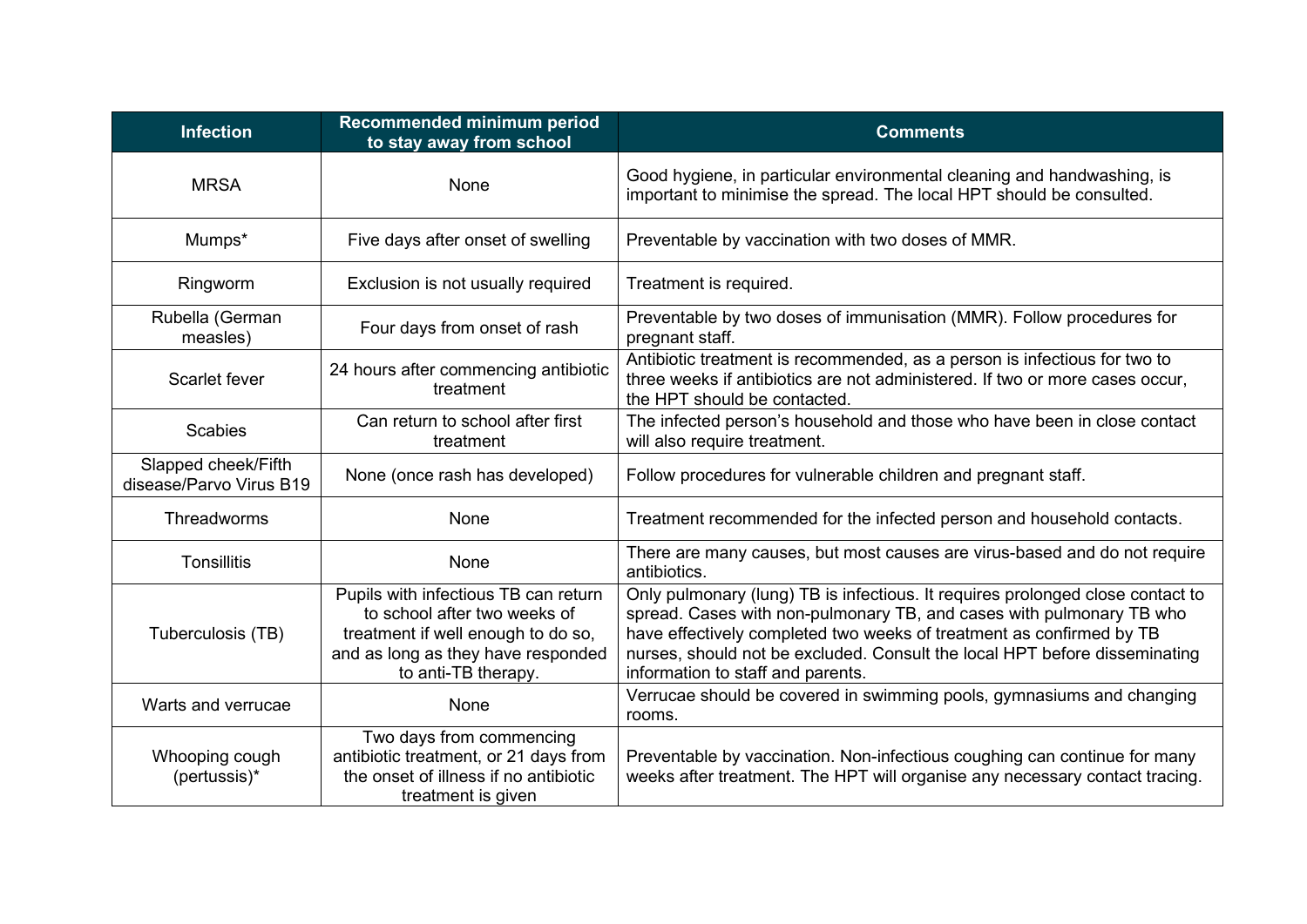# <span id="page-29-0"></span>**Diarrhoea and Vomiting Outbreak Action Checklist**

| Date:                |  |
|----------------------|--|
| <b>Completed by:</b> |  |

|                                           | <b>Action taken?</b> |           |                 |
|-------------------------------------------|----------------------|-----------|-----------------|
| <b>Action</b>                             | <b>Yes</b>           | <b>No</b> | <b>Comments</b> |
| A 48-hour exclusion rule has been         |                      |           |                 |
| enforced.                                 |                      |           |                 |
| Liquid soap and paper hand towels are     |                      |           |                 |
| available.                                |                      |           |                 |
| Enhanced cleaning is undertaken twice     |                      |           |                 |
| daily, and an appropriate disinfectant is |                      |           |                 |
| used.                                     |                      |           |                 |
| Appropriate personal protective equipment |                      |           |                 |
| (PPE) is available.                       |                      |           |                 |
| Appropriate waste disposal systems are    |                      |           |                 |
| available for removing infectious waste.  |                      |           |                 |
| Toys are cleaned and disinfected on a     |                      |           |                 |
| daily basis.                              |                      |           |                 |
| Infected linen is segregated, and         |                      |           |                 |
| dissolvable laundry bags are used where   |                      |           |                 |
| possible.                                 |                      |           |                 |
| Visitors are restricted, and essential    |                      |           |                 |
| visitors are informed of the outbreak.    |                      |           |                 |
| New children joining the school are       |                      |           |                 |
| delayed from joining.                     |                      |           |                 |
| The health protection team (HPT) has      |                      |           |                 |
| been informed of any infected food        |                      |           |                 |
| handlers.                                 |                      |           |                 |
| Staff work in dedicated areas and food    |                      |           |                 |
| handling is restricted.                   |                      |           |                 |
| All staff (including agency) are asked if |                      |           |                 |
| they are unwell.                          |                      |           |                 |
| Staff are restricted from working         |                      |           |                 |
| elsewhere.                                |                      |           |                 |
| The HPT is informed of any planned        |                      |           |                 |
| events at the school.                     |                      |           |                 |
| The Designated First Aider is informed.   |                      |           |                 |
| Ofsted are informed if necessary.         |                      |           |                 |